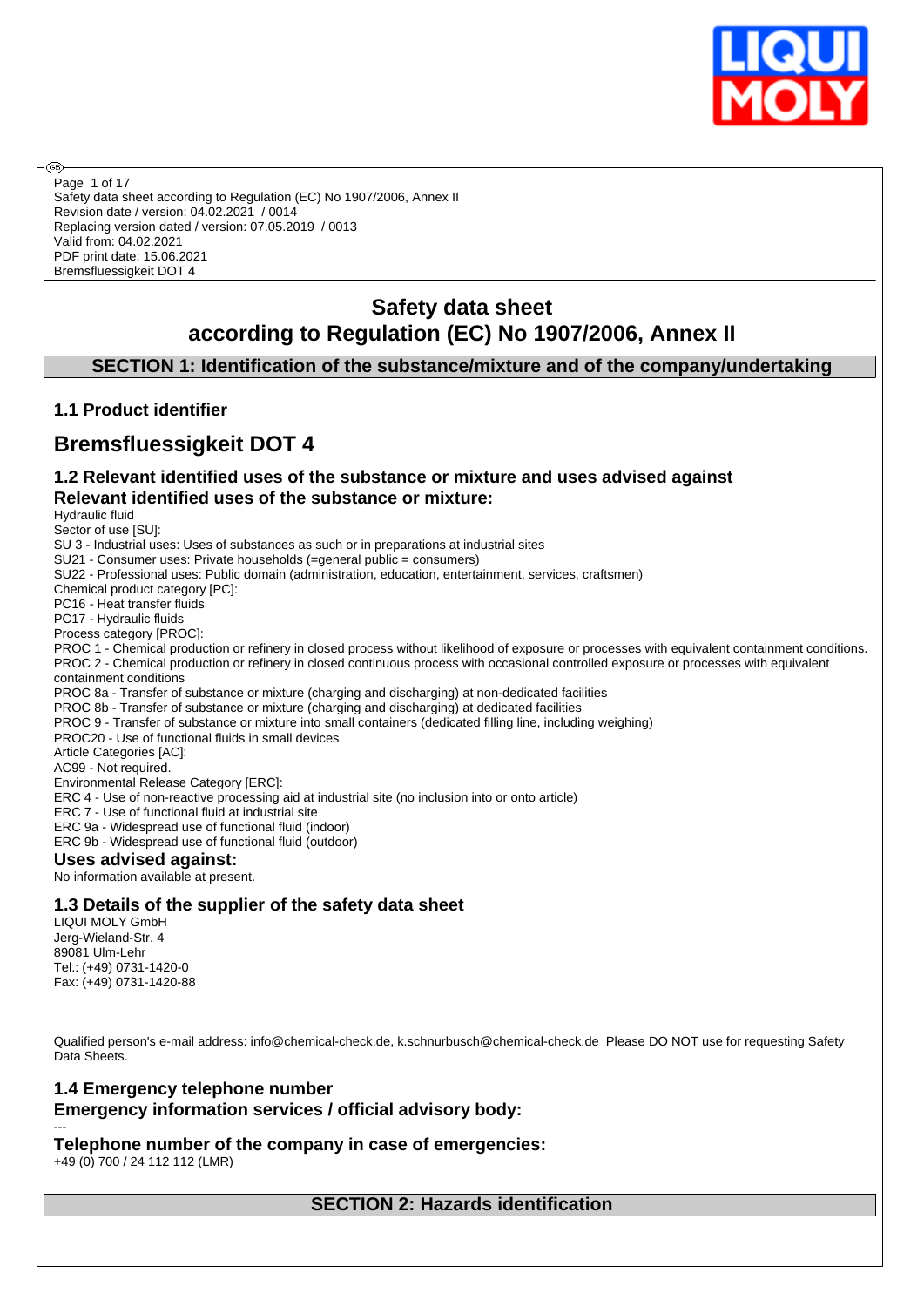

Page 2 of 17

**®** 

Safety data sheet according to Regulation (EC) No 1907/2006, Annex II Revision date / version: 04.02.2021 / 0014 Replacing version dated / version: 07.05.2019 / 0013 Valid from: 04.02.2021 PDF print date: 15.06.2021 Bremsfluessigkeit DOT 4

# **2.1 Classification of the substance or mixture Classification according to Regulation (EC) 1272/2008 (CLP) Hazard class Hazard category Hazard statement** Eye Irrit. 2 H319-Causes serious eye irritation.

**2.2 Label elements Labeling according to Regulation (EC) 1272/2008 (CLP)**



H319-Causes serious eye irritation.

P101-If medical advice is needed, have product container or label at hand. P102-Keep out of reach of children. P280-Wear eye protection.

P337+P313-If eye irritation persists: Get medical advice / attention.

# **2.3 Other hazards**

The mixture does not contain any vPvB substance (vPvB = very persistent, very bioaccumulative) or is not included under XIII of the regulation (EC) 1907/2006 (< 0,1 %). The mixture does not contain any PBT substance (PBT = persistent, bioaccumulative, toxic) or is not included under XIII of the regulation (EC)

1907/2006 (< 0,1 %).

# **SECTION 3: Composition/information on ingredients**

Glycol ether Polyglycols Corrosion inhibitor Glycol ether borate **3.1 Substances** n.a. **3.2 Mixtures 2-[2-(2-butoxyethoxy)ethoxy]ethanol Registration number (REACH)**<br>Index **Index** 603-183-00-0 **EINECS, ELINCS, NLP, REACH-IT List-No.** 205-592-6 **CAS** 143-22-6 **content %** 30-40 **Classification according to Regulation (EC) 1272/2008 (CLP), M-factors Figual Eye Dam. 1, H318 3,6,9,12-tetraoxahexadecan-1-ol Registration number (REACH)** --- **Index** --- **EINECS, ELINCS, NLP, REACH-IT List-No.** 216-322-1 **CAS** 1559-34-8 **content %** 1-10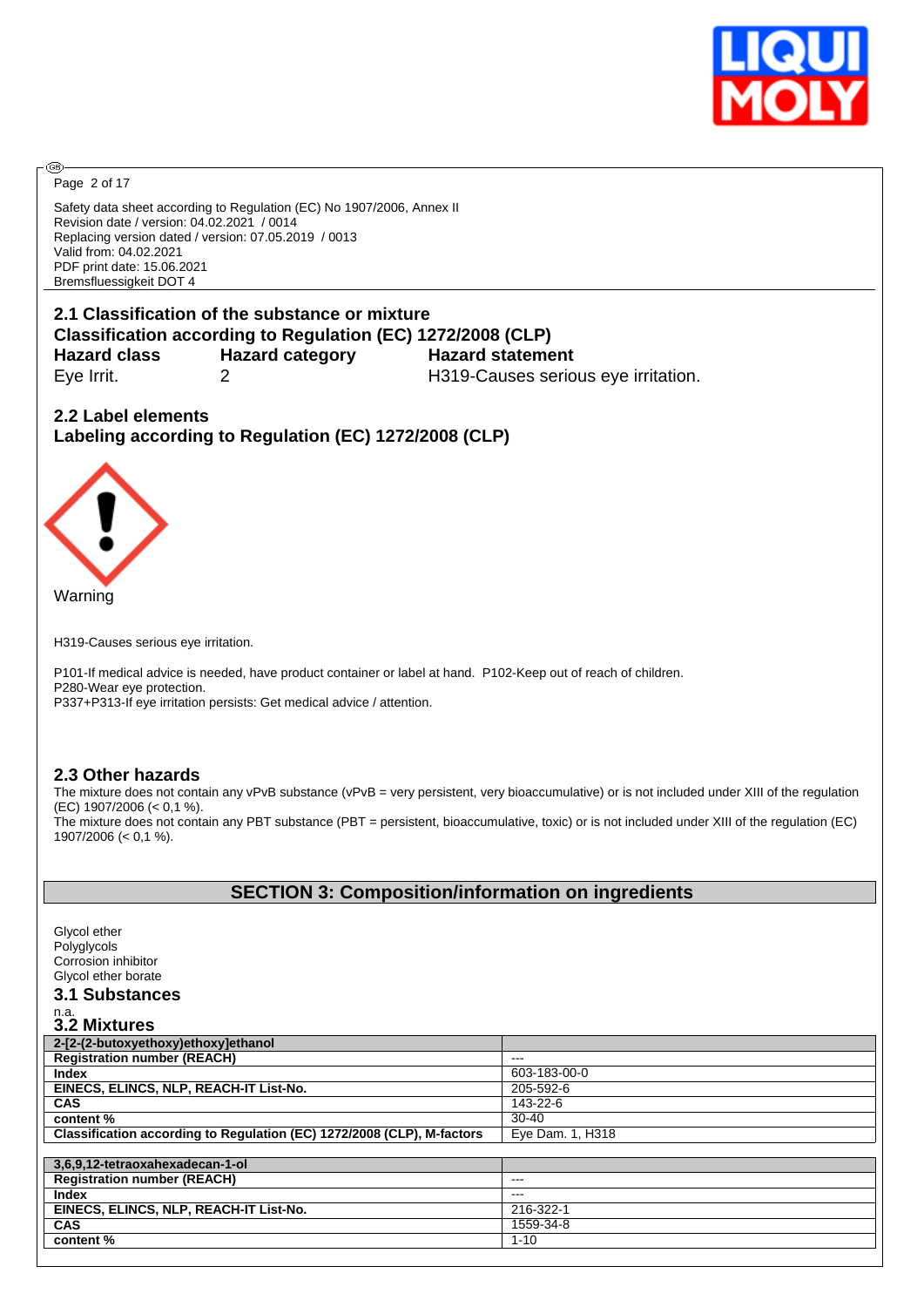

Page 3 of 17

**®** 

Safety data sheet according to Regulation (EC) No 1907/2006, Annex II Revision date / version: 04.02.2021 / 0014 Replacing version dated / version: 07.05.2019 / 0013 Valid from: 04.02.2021 PDF print date: 15.06.2021 Bremsfluessigkeit DOT 4

| Classification according to Regulation (EC) 1272/2008 (CLP), M-factors | Eye Irrit. 2, H319                                      |
|------------------------------------------------------------------------|---------------------------------------------------------|
|                                                                        |                                                         |
| Diethylene glycol                                                      |                                                         |
| <b>Registration number (REACH)</b>                                     | 01-2119457857-21-XXXX                                   |
| <b>Index</b>                                                           | 603-140-00-6                                            |
| EINECS, ELINCS, NLP, REACH-IT List-No.                                 | 203-872-2                                               |
| <b>CAS</b>                                                             | 111-46-6                                                |
| content %                                                              | $1 - 10$                                                |
| Classification according to Regulation (EC) 1272/2008 (CLP), M-factors | Acute Tox. 4, H302                                      |
|                                                                        | STOT RE 2, H373 (kidneys) (oral)                        |
|                                                                        |                                                         |
| 2-(2-butoxyethoxy) ethanol                                             | Substance for which an EU exposure limit value applies. |
| <b>Registration number (REACH)</b>                                     | 01-2119475104-44-XXXX                                   |
| <b>Index</b>                                                           | 603-096-00-8                                            |
| EINECS, ELINCS, NLP, REACH-IT List-No.                                 | 203-961-6                                               |
| <b>CAS</b>                                                             | 112-34-5                                                |
| content%                                                               | $1 - 5$                                                 |
| Classification according to Regulation (EC) 1272/2008 (CLP), M-factors | Eye Irrit. 2, H319                                      |
|                                                                        |                                                         |
| 2-(2-methoxyethoxy)ethanol                                             | Substance for which an EU exposure limit value applies. |
| <b>Registration number (REACH)</b>                                     | 01-2119475100-52-XXXX                                   |
| <b>Index</b>                                                           | 603-107-00-6                                            |
| EINECS, ELINCS, NLP, REACH-IT List-No.                                 | 203-906-6                                               |
| CAS                                                                    | $111 - 77 - 3$                                          |
| content%                                                               | $0,1 - 1$                                               |
| Classification according to Regulation (EC) 1272/2008 (CLP), M-factors | Repr. 2, H361d                                          |

For the text of the H-phrases and classification codes (GHS/CLP), see Section 16.

The substances named in this section are given with their actual, appropriate classification!

For substances that are listed in appendix VI, table 3.1 of the regulation (EC) no. 1272/2008 (CLP regulation) this means that all notes that may be given here for the named classification have been taken into account.

# **SECTION 4: First aid measures**

#### **4.1 Description of first aid measures**

First-aiders should ensure they are protected!

Never pour anything into the mouth of an unconscious person!

#### **Inhalation**

Remove person from danger area.

Supply person with fresh air and consult doctor according to symptoms.

#### **Skin contact**

Remove polluted, soaked clothing immediately, wash thoroughly with plenty of water and soap, in case of irritation of the skin (flare), consult a doctor.

#### **Eye contact**

Remove contact lenses.

Wash thoroughly for several minutes using copious water. Seek medical help if necessary.

#### **Ingestion**

Rinse the mouth thoroughly with water.

Do not induce vomiting - give copious water to drink. Consult doctor immediately.

#### **4.2 Most important symptoms and effects, both acute and delayed**

If applicable delayed symptoms and effects can be found in section 11 and the absorption route in section 4.1. In certain cases, the symptoms of poisoning may only appear after an extended period / after several hours.

The following may occur: Product removes fat. Dermatitis (skin inflammation) In aerosol misting: Irritation of the respiratory tract Ingestion of large quantities: Kidney damage Coma Death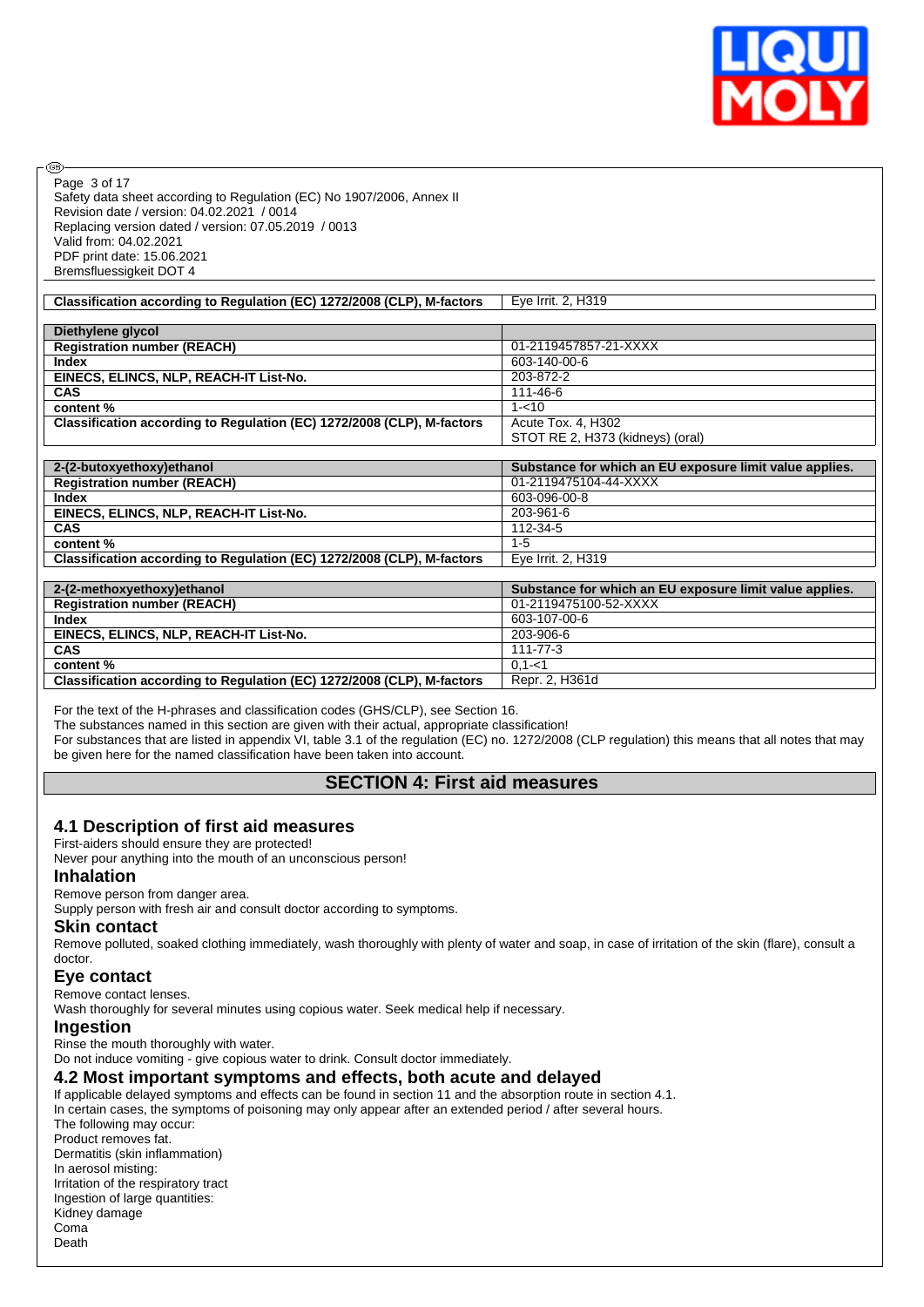

Page 4 of 17

@

Safety data sheet according to Regulation (EC) No 1907/2006, Annex II Revision date / version: 04.02.2021 / 0014 Replacing version dated / version: 07.05.2019 / 0013 Valid from: 04.02.2021 PDF print date: 15.06.2021 Bremsfluessigkeit DOT 4

# **4.3 Indication of any immediate medical attention and special treatment needed**

Symptomatic treatment. Antidote: None known

**5.1 Extinguishing media**

# **SECTION 5: Firefighting measures**

| Suitable extinguishing media                                                |
|-----------------------------------------------------------------------------|
| Water jet spray / alcohol resistant foam / CO2 / dry extinguisher.          |
| Unsuitable extinguishing media                                              |
| High volume water jet                                                       |
| 5.2 Special hazards arising from the substance or mixture                   |
| In case of fire the following can develop:                                  |
| Oxides of carbon                                                            |
| Toxic gases                                                                 |
| 5.3 Advice for firefighters                                                 |
| In case of fire and/or explosion do not breathe fumes.                      |
| Protective respirator with independent air supply.                          |
| Full protection, if necessary.                                              |
| Cool container at risk with water.                                          |
| Dispose of contaminated extinction water according to official regulations. |
|                                                                             |

**SECTION 6: Accidental release measures**

### **6.1 Personal precautions, protective equipment and emergency procedures**

Ensure sufficient supply of air. Avoid contact with eyes or skin. If applicable, caution - risk of slipping.

### **6.2 Environmental precautions**

If leakage occurs, dam up. Resolve leaks if this possible without risk. Prevent from entering drainage system. Prevent surface and ground-water infiltration, as well as ground penetration. If accidental entry into drainage system occurs, inform responsible authorities.

#### **6.3 Methods and material for containment and cleaning up**

Soak up with absorbent material (e.g. sand, earth) and dispose of according to Section 13.

#### Flush residue using copious water. **6.4 Reference to other sections**

For personal protective equipment see Section 8 and for disposal instructions see Section 13.

# **SECTION 7: Handling and storage**

In addition to information given in this section, relevant information can also be found in section 8 and 6.1.

# **7.1 Precautions for safe handling**

#### **7.1.1 General recommendations**

Ensure good ventilation. Avoid aerosol formation. Avoid contact with eyes. Avoid long lasting or intensive contact with skin. Eating, drinking, smoking, as well as food-storage, is prohibited in work-room. Observe directions on label and instructions for use. Use working methods according to operating instructions. **7.1.2 Notes on general hygiene measures at the workplace**

General hygiene measures for the handling of chemicals are applicable.

Wash hands before breaks and at end of work.

Keep away from food, drink and animal feedingstuffs.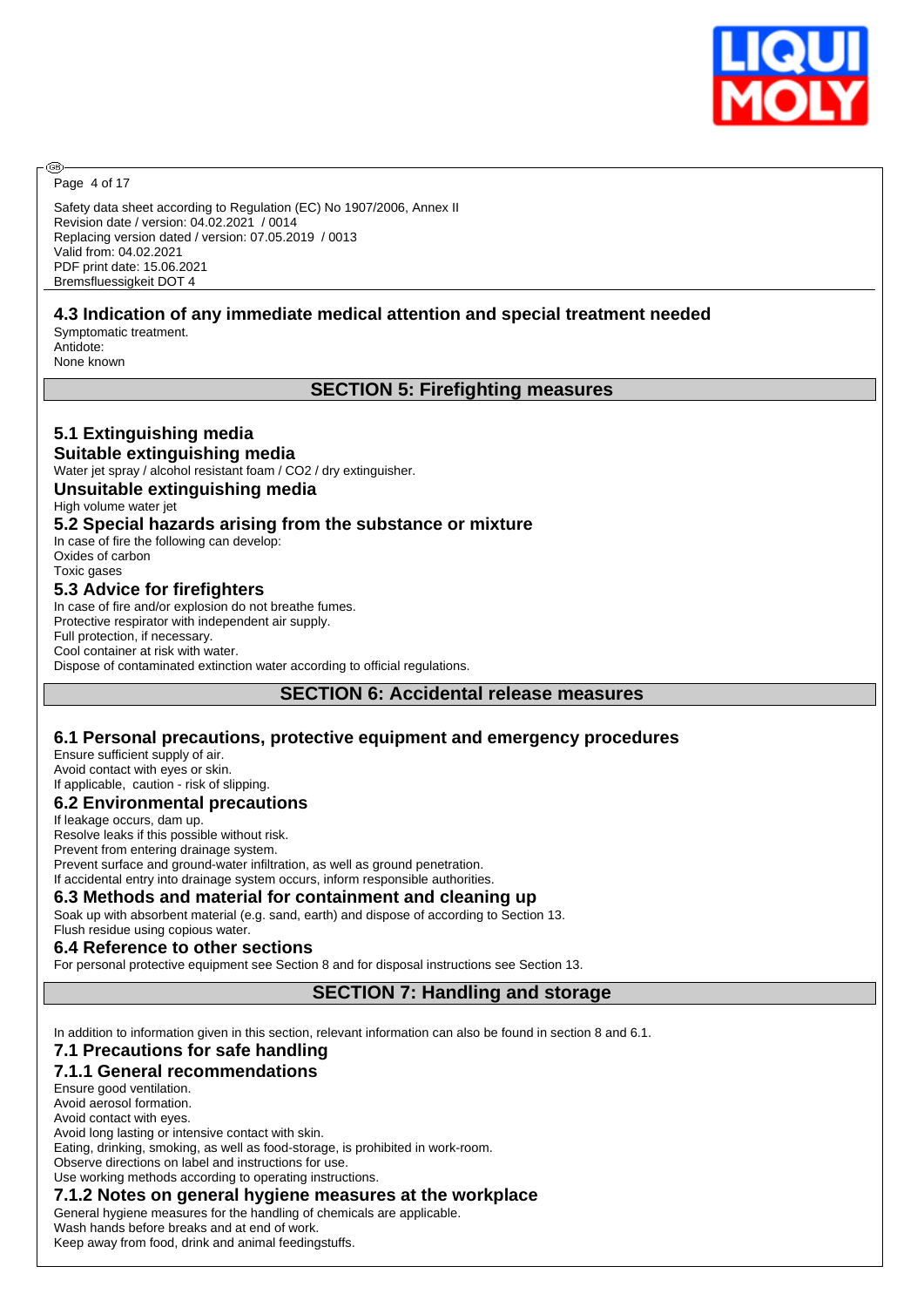

Safety data sheet according to Regulation (EC) No 1907/2006, Annex II Revision date / version: 04.02.2021 / 0014 Replacing version dated / version: 07.05.2019 / 0013 Valid from: 04.02.2021 PDF print date: 15.06.2021 Bremsfluessigkeit DOT 4 Page 5 of 17

# Remove contaminated clothing and protective equipment before entering areas in which food is consumed. **7.2 Conditions for safe storage, including any incompatibilities**

Keep out of access to unauthorised individuals. Not to be stored in gangways or stair wells. Store product closed and only in original packing. Protect against moisture and store closed. Store in a well ventilated place.

#### **7.3 Specific end use(s)**

®

No information available at present.

# **SECTION 8: Exposure controls/personal protection**

# **8.1 Control parameters**

| I®<br><b>Chemical Name</b>             | Diethylene glycol           |               |                                          |                    |              | Content %:1-<10  |
|----------------------------------------|-----------------------------|---------------|------------------------------------------|--------------------|--------------|------------------|
| WEL-TWA: 23 ppm (101 mg/m3)            |                             | WEL-STEL: --- |                                          |                    | ---          |                  |
| Monitoring procedures:                 |                             |               | Draeger - Alcohol 100/a (CH 29 701)      |                    |              |                  |
| BMGV:<br>$-$                           |                             |               |                                          | Other information: | $---$        |                  |
| ∣®<br><b>Chemical Name</b>             | 2-(2-butoxyethoxy)ethanol   |               |                                          |                    |              | Content %:1-5    |
| WEL-TWA: 10 ppm (67,5 mg/m3) (WEL, EU) |                             |               | WEL-STEL: 15 ppm (101,2 mg/m3) (WEL, EU) |                    | $---$        |                  |
| Monitoring procedures:                 | $--$                        |               |                                          |                    |              |                  |
| <b>BMGV: ---</b>                       |                             |               |                                          | Other information: | $--$         |                  |
| I®<br><b>Chemical Name</b>             | 2-(2-methoxyethoxy) ethanol |               |                                          |                    |              | Content %:0.1-<1 |
| WEL-TWA: 10 ppm (50,1 mg/m3) (WEL, EU) |                             | WEL-STEL:     | $---$                                    |                    | ---          |                  |
| Monitoring procedures:                 |                             | $- - -$       |                                          |                    |              |                  |
| <b>BMGV: ---</b>                       |                             |               |                                          | Other information: | Sk (WEL, EU) |                  |
|                                        |                             |               |                                          |                    |              |                  |
|                                        |                             |               |                                          |                    |              |                  |
| 2-12-(2-hutoxyethoxy)ethoxylethanol    |                             |               |                                          |                    |              |                  |

| Area of application | <b>Exposure route /</b><br>Environmental<br>compartment    | <b>Effect on health</b>        | <b>Descriptor</b> | Value | <b>Unit</b>     | <b>Note</b> |
|---------------------|------------------------------------------------------------|--------------------------------|-------------------|-------|-----------------|-------------|
|                     | Environment - freshwater                                   |                                | PNEC              | 1,5   | mg/l            |             |
|                     | Environment - marine                                       |                                | PNEC              | 0,15  | mg/l            |             |
|                     | Environment - sediment,<br>marine                          |                                | <b>PNEC</b>       | 0.13  | mg/kg dw        |             |
|                     | Environment - sediment,<br>freshwater                      |                                | PNEC              | 5,77  | mg/kg dw        |             |
|                     | Environment - soil                                         |                                | <b>PNEC</b>       | 0,45  | mg/kg dw        |             |
|                     | Environment - sewage<br>treatment plant                    |                                | <b>PNEC</b>       | 200   | mg/l            |             |
|                     | Environment - water,<br>sporadic (intermittent)<br>release |                                | <b>PNEC</b>       | 5     | mg/l            |             |
| Consumer            | Human - dermal                                             | Long term, systemic<br>effects | <b>DNEL</b>       | 25    | mg/kg<br>bw/day |             |
| Consumer            | Human - inhalation                                         | Long term, systemic<br>effects | <b>DNEL</b>       | 117   | mg/m3           |             |
| Consumer            | Human - oral                                               | Long term, systemic<br>effects | <b>DNEL</b>       | 2,5   | mg/kg<br>bw/day |             |
| Workers / employees | Human - dermal                                             | Long term, systemic<br>effects | <b>DNEL</b>       | 50    | mg/kg<br>bw/day |             |
| Workers / employees | Human - inhalation                                         | Long term, systemic<br>effects | <b>DNEL</b>       | 195   | mg/m3           |             |

| Diethylene glycol   |                          |                         |                   |       |      |             |
|---------------------|--------------------------|-------------------------|-------------------|-------|------|-------------|
| Area of application | Exposure route /         | <b>Effect on health</b> | <b>Descriptor</b> | Value | Unit | <b>Note</b> |
|                     | Environmental            |                         |                   |       |      |             |
|                     | compartment              |                         |                   |       |      |             |
|                     | Environment - freshwater |                         | <b>PNEC</b>       | 10    | mg/l |             |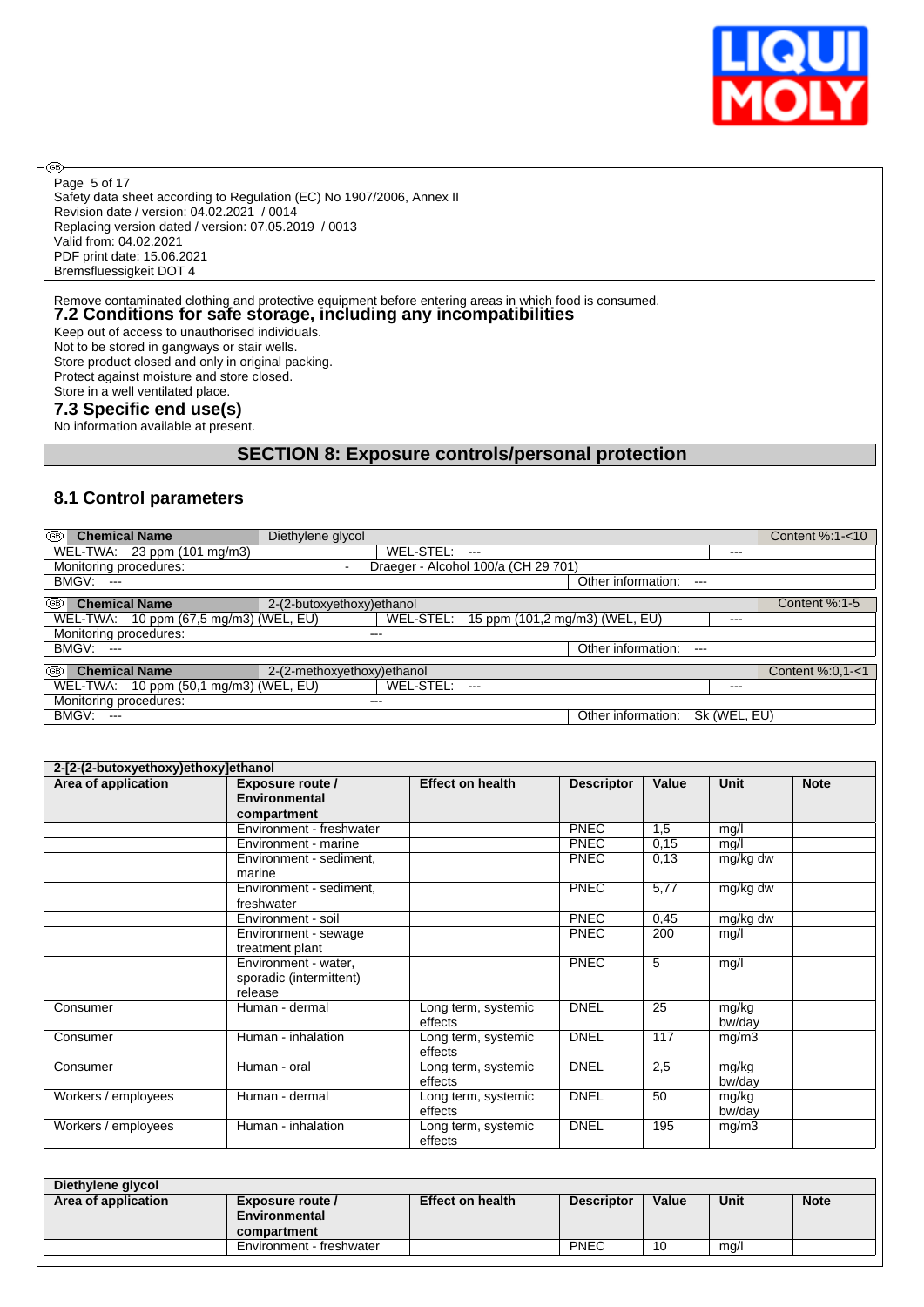

 $\circledcirc$ Page 6 of 17

Safety data sheet according to Regulation (EC) No 1907/2006, Annex II Revision date / version: 04.02.2021 / 0014 Replacing version dated / version: 07.05.2019 / 0013 Valid from: 04.02.2021 PDF print date: 15.06.2021 Bremsfluessigkeit DOT 4

|                     | Environment - marine                                       |                                | <b>PNEC</b> |       | mg/l                |
|---------------------|------------------------------------------------------------|--------------------------------|-------------|-------|---------------------|
|                     | Environment - sediment,<br>freshwater                      |                                | <b>PNEC</b> | 20,9  | mg/kg               |
|                     | Environment - soil                                         |                                | <b>PNEC</b> | 1,53  | mg/kg               |
|                     | Environment - sewage<br>treatment plant                    |                                | <b>PNEC</b> | 199,5 | mg/l                |
|                     | Environment - water,<br>sporadic (intermittent)<br>release |                                | <b>PNEC</b> | 10    | mg/l                |
|                     | Environment - sediment,<br>marine                          |                                | <b>PNEC</b> | 2,09  | mg/kg dry<br>weight |
| Consumer            | Human - dermal                                             | Long term, systemic<br>effects | <b>DNEL</b> | 21    | mg/kg               |
| Consumer            | Human - inhalation                                         | Long term, systemic<br>effects | <b>DNEL</b> | 12    | mq/m3               |
| Workers / employees | Human - dermal                                             | Long term, systemic<br>effects | <b>DNEL</b> | 43    | mg/kg               |
| Workers / employees | Human - inhalation                                         | Long term, systemic<br>effects | <b>DNEL</b> | 44    | mg/m3               |

| 2-(2-butoxyethoxy) ethanol |                                                            |                                 |                   |                 |             |             |  |  |  |
|----------------------------|------------------------------------------------------------|---------------------------------|-------------------|-----------------|-------------|-------------|--|--|--|
| Area of application        | Exposure route /<br><b>Environmental</b><br>compartment    | <b>Effect on health</b>         | <b>Descriptor</b> | Value           | <b>Unit</b> | <b>Note</b> |  |  |  |
|                            | Environment - freshwater                                   |                                 | PNEC              | 1,1             | mq/l        |             |  |  |  |
|                            | Environment - marine                                       |                                 | PNEC              | 0,11            | mq/l        |             |  |  |  |
|                            | Environment - water,<br>sporadic (intermittent)<br>release |                                 | PNEC              | 11              | mg/l        |             |  |  |  |
|                            | Environment - sediment,<br>freshwater                      |                                 | PNEC              | 4,4             | mg/kg       |             |  |  |  |
|                            | Environment - sediment,<br>marine                          |                                 | <b>PNEC</b>       | 0,44            | mg/kg       |             |  |  |  |
|                            | Environment - soil                                         |                                 | PNEC              | 0.32            | mg/kg       |             |  |  |  |
|                            | Environment - sewage<br>treatment plant                    |                                 | <b>PNEC</b>       | 200             | mq/l        |             |  |  |  |
|                            | Environment - oral (animal<br>feed)                        |                                 | PNEC              | 56              | mg/kg       |             |  |  |  |
| Consumer                   | Human - inhalation                                         | Short term, local<br>effects    | <b>DNEL</b>       | 60,7            | mq/m3       |             |  |  |  |
| Consumer                   | Human - dermal                                             | Long term, systemic<br>effects  | <b>DNEL</b>       | 50              | mg/kg bw/d  |             |  |  |  |
| Consumer                   | Human - inhalation                                         | Long term, systemic<br>effects  | <b>DNEL</b>       | 40.5            | mq/m3       |             |  |  |  |
| Consumer                   | Human - oral                                               | Long term, systemic<br>effects  | <b>DNEL</b>       | $5\overline{)}$ | mg/kg bw/d  |             |  |  |  |
| Consumer                   | Human - inhalation                                         | Long term, local effects        | <b>DNEL</b>       | 40,5            | mg/m3       |             |  |  |  |
| Workers / employees        | Human - oral                                               | Long term, local effects        | <b>DNEL</b>       | 67,5            | mq/m3       |             |  |  |  |
| Workers / employees        | Human - dermal                                             | Short term, systemic<br>effects | <b>DNEL</b>       | 89              | mg/kg bw/d  |             |  |  |  |
| Workers / employees        | Human - inhalation                                         | Long term, local effects        | <b>DNEL</b>       | 67,5            | mg/m3       |             |  |  |  |
| Workers / employees        | Human - dermal                                             | Long term, systemic<br>effects  | <b>DNEL</b>       | $\overline{83}$ | mg/kg bw/d  |             |  |  |  |
| Workers / employees        | Human - inhalation                                         | Short term, local<br>effects    | <b>DNEL</b>       | 101,2           | mg/m3       |             |  |  |  |
| Workers / employees        | Human - inhalation                                         | Long term, systemic<br>effects  | <b>DNEL</b>       | 67,5            | mg/m3       |             |  |  |  |

| 2-(2-methoxyethoxy)ethanol |                                                  |                         |                   |       |      |             |  |  |  |
|----------------------------|--------------------------------------------------|-------------------------|-------------------|-------|------|-------------|--|--|--|
| Area of application        | Exposure route /<br>Environmental<br>compartment | <b>Effect on health</b> | <b>Descriptor</b> | Value | Unit | <b>Note</b> |  |  |  |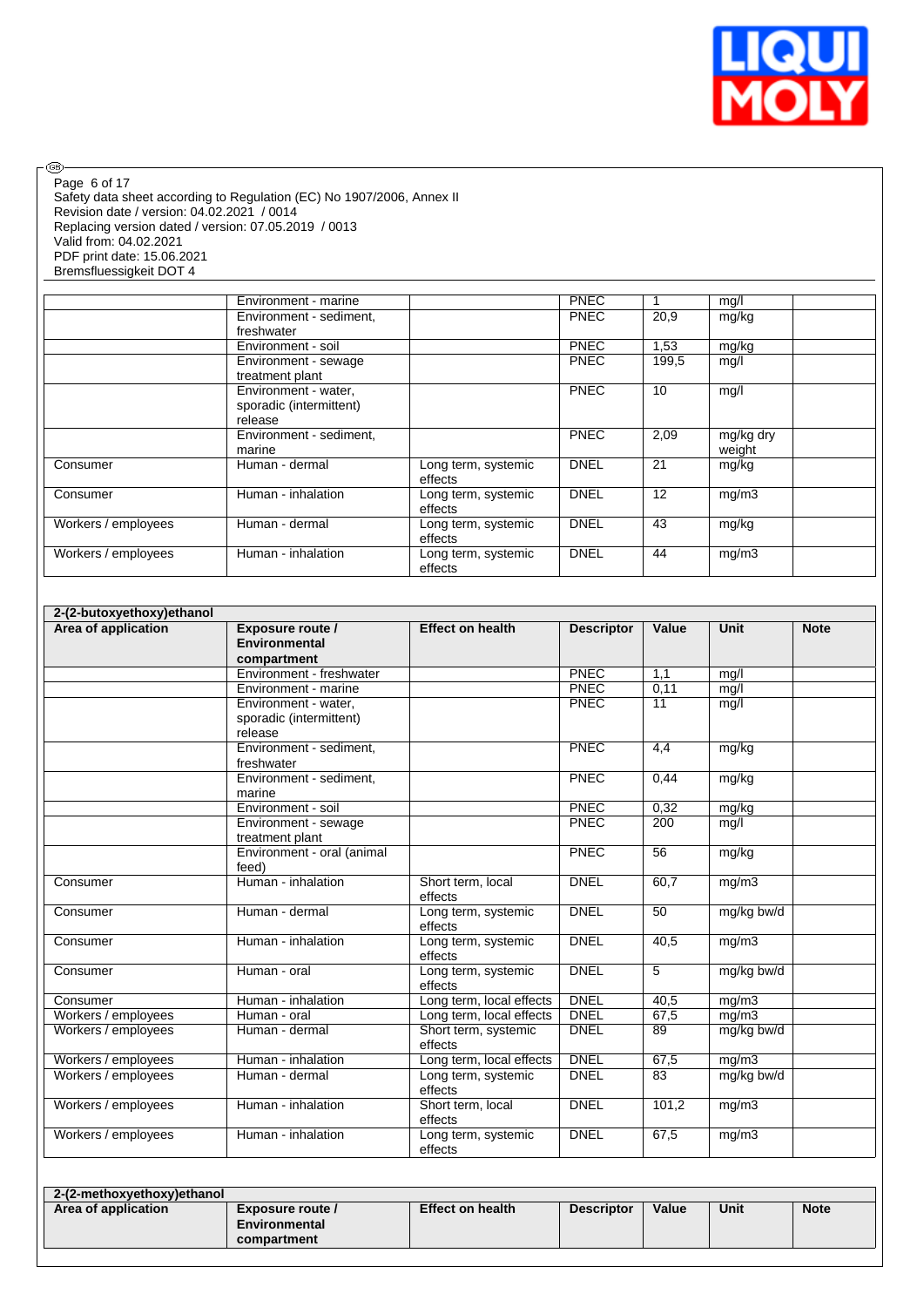

Safety data sheet according to Regulation (EC) No 1907/2006, Annex II Revision date / version: 04.02.2021 / 0014 Replacing version dated / version: 07.05.2019 / 0013 Valid from: 04.02.2021 PDF print date: 15.06.2021 Bremsfluessigkeit DOT 4 Page 7 of 17

 $\circledcirc$ 

|                     | Environment - freshwater   |                     | <b>PNEC</b> | 12    | mg/l      |  |
|---------------------|----------------------------|---------------------|-------------|-------|-----------|--|
|                     | Environment - marine       |                     | <b>PNEC</b> | 1,2   | mg/l      |  |
|                     | Environment - water,       |                     | <b>PNEC</b> | 12    | mg/l      |  |
|                     | sporadic (intermittent)    |                     |             |       |           |  |
|                     | release                    |                     |             |       |           |  |
|                     | Environment - sediment,    |                     | <b>PNEC</b> | 44,4  | mg/kg dw  |  |
|                     | freshwater                 |                     |             |       |           |  |
|                     | Environment - sediment,    |                     | <b>PNEC</b> | 0,44  | mq/l      |  |
|                     | marine                     |                     |             |       |           |  |
|                     | Environment - soil         |                     | <b>PNEC</b> | 2,1   | mg/kg dw  |  |
|                     | Environment - sewage       |                     | <b>PNEC</b> | 10000 | mg/l      |  |
|                     | treatment plant            |                     |             |       |           |  |
|                     | Environment - oral (animal |                     | <b>PNEC</b> | 0.09  | g/kg feed |  |
|                     | feed)                      |                     |             |       |           |  |
| Consumer            | Human - dermal             | Long term, systemic | <b>DNEL</b> | 0,27  | mg/kg     |  |
|                     |                            | effects             |             |       | bw/day    |  |
| Consumer            | Human - inhalation         | Long term, systemic | <b>DNEL</b> | 25    | mg/m3     |  |
|                     |                            | effects             |             |       |           |  |
| Consumer            | Human - oral               | Long term, systemic | <b>DNEL</b> | 1,5   | mg/kg     |  |
|                     |                            | effects             |             |       | bw/day    |  |
| Workers / employees | Human - dermal             | Long term, systemic | <b>DNEL</b> | 0.53  | mg/kg     |  |
|                     |                            | effects             |             |       | bw/day    |  |
| Workers / employees | Human - inhalation         | Long term, systemic | <b>DNEL</b> | 50,1  | mg/m3     |  |
|                     |                            | effects             |             |       |           |  |

| 2,2'-(ethylenedioxy)diethanol |                          |                          |                   |       |          |             |  |  |  |  |
|-------------------------------|--------------------------|--------------------------|-------------------|-------|----------|-------------|--|--|--|--|
| Area of application           | <b>Exposure route /</b>  | <b>Effect on health</b>  | <b>Descriptor</b> | Value | Unit     | <b>Note</b> |  |  |  |  |
|                               | Environmental            |                          |                   |       |          |             |  |  |  |  |
|                               | compartment              |                          |                   |       |          |             |  |  |  |  |
|                               | Environment - freshwater |                          | <b>PNEC</b>       | 10    | mg/l     |             |  |  |  |  |
|                               | Environment - marine     |                          | <b>PNEC</b>       |       | mg/l     |             |  |  |  |  |
|                               | Environment - sediment,  |                          | <b>PNEC</b>       | 46    | mg/kg dw |             |  |  |  |  |
|                               | freshwater               |                          |                   |       |          |             |  |  |  |  |
|                               | Environment - soil       |                          | <b>PNEC</b>       | 3,32  | mg/kg dw |             |  |  |  |  |
|                               | Environment - sewage     |                          | <b>PNEC</b>       | 10    | mg/l     |             |  |  |  |  |
|                               | treatment plant          |                          |                   |       |          |             |  |  |  |  |
|                               | Environment - water      |                          | <b>PNEC</b>       | 10    | mg/l     |             |  |  |  |  |
|                               | Environment - sediment,  |                          | <b>PNEC</b>       | 4,6   | mg/l     |             |  |  |  |  |
|                               | marine                   |                          |                   |       |          |             |  |  |  |  |
| Consumer                      | Human - dermal           | Long term, systemic      | <b>DNEL</b>       | 20    | mg/kg    |             |  |  |  |  |
|                               |                          | effects                  |                   |       | bw/dav   |             |  |  |  |  |
| Consumer                      | Human - inhalation       | Long term, local effects | <b>DNEL</b>       | 25    | mg/m3    |             |  |  |  |  |
| Workers / employees           | Human - dermal           | Long term, systemic      | <b>DNEL</b>       | 40    | mg/kg    |             |  |  |  |  |
|                               |                          | effects                  |                   |       | bw/day   |             |  |  |  |  |
| Workers / employees           | Human - inhalation       | Long term, local effects | <b>DNEL</b>       | 50    | mg/m3    |             |  |  |  |  |

| Area of application | Exposure route /<br><b>Environmental</b><br>compartment    | <b>Effect on health</b> | <b>Descriptor</b> | Value | <b>Unit</b> | <b>Note</b> |
|---------------------|------------------------------------------------------------|-------------------------|-------------------|-------|-------------|-------------|
|                     | Environment - freshwater                                   |                         | <b>PNEC</b>       | 10    | mg/l        |             |
|                     | Environment - marine                                       |                         | <b>PNEC</b>       |       | mg/l        |             |
|                     | Environment - water,<br>sporadic (intermittent)<br>release |                         | <b>PNEC</b>       | 50    | mg/l        |             |
|                     | Environment - sediment,<br>freshwater                      |                         | <b>PNEC</b>       | 36,6  | mg/kg dw    |             |
|                     | Environment - marine                                       |                         | <b>PNEC</b>       | 0,8   | mg/kg dw    |             |
|                     | Environment - soil                                         |                         | <b>PNEC</b>       | 1,73  | mg/kg dw    |             |
|                     | Environment - sewage<br>treatment plant                    |                         | <b>PNEC</b>       | 200   | mg/l        |             |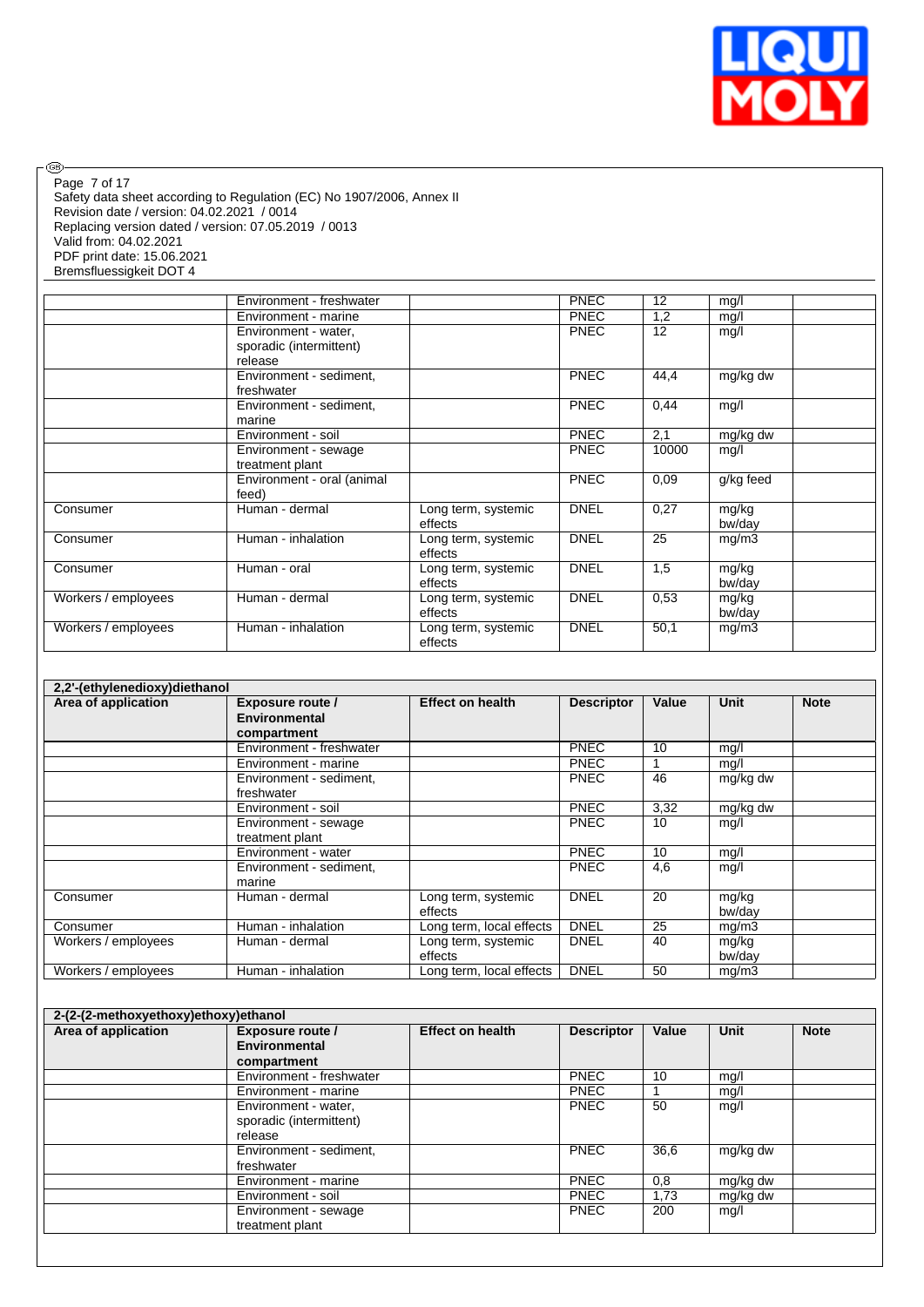

Safety data sheet according to Regulation (EC) No 1907/2006, Annex II Revision date / version: 04.02.2021 / 0014 Replacing version dated / version: 07.05.2019 / 0013 Valid from: 04.02.2021 PDF print date: 15.06.2021 Bremsfluessigkeit DOT 4 Page 8 of 17

അ

|                     | Environment - oral (animal<br>feed) |                                | <b>PNEC</b> | 89  | mg/kg feed |  |
|---------------------|-------------------------------------|--------------------------------|-------------|-----|------------|--|
| Consumer            | Human - dermal                      | Long term, systemic<br>effects | <b>DNEL</b> | 20  | mg/kg bw/d |  |
| Consumer            | Human - inhalation                  | Long term, systemic<br>effects | <b>DNEL</b> | 93  | mg/m3      |  |
| Consumer            | Human - oral                        | Long term, systemic<br>effects | <b>DNEL</b> | 2   | mg/kg bw/d |  |
| Workers / employees | Human - dermal                      | Long term, systemic<br>effects | <b>DNEL</b> | 40  | mg/kg bw/d |  |
| Workers / employees | Human - inhalation                  | Long term, systemic<br>effects | <b>DNEL</b> | 156 | mg/m3      |  |

 WEL-TWA = Workplace Exposure Limit - Long-term exposure limit (8-hour TWA (= time weighted average) reference period) EH40. AGW = "Arbeitsplatzgrenzwert" (workplace limit value, Germany).

(8) = Inhalable fraction (Directive 2017/164/EU, Directive 2004/37/CE). (9) = Respirable fraction (Directive 2017/164/EU, Directive 2004/37/CE). (11) = Inhalable fraction (Directive 2004/37/CE). (12) = Inhalable fraction. Respirable fraction in those Member States that implement, on the date of the entry into force of this Directive, a biomonitoring system with a biological limit value not exceeding 0,002 mg Cd/g creatinine in urine (Directive 2004/37/CE). | WEL-STEL = Workplace Exposure Limit - Short-term exposure limit (15-minute reference period).

(8) = Inhalable fraction (2017/164/EU, 2017/2398/EU). (9) = Respirable fraction (2017/164/EU, 2017/2398/EU). (10) = Short-term exposure limit value in relation to a reference period of 1 minute (2017/164/EU). | BMGV = Biological monitoring guidance value EH40. BGW = "Biologischer Grenzwert" (biological limit value, Germany) | Other information: Sen = Capable of causing occupational asthma. Sk = Can be absorbed through skin. Carc = Capable of causing cancer and/or heritable genetic damage.

 $t =$  The exposure limit for this substance is repealed through the TRGS 900 (Germany) of January 2006 with the goal of revision.

 $(13)$  = The substance can cause sensitisation of the skin and of the respiratory tract (Directive 2004/37/CE),  $(14)$  = The substance can cause sensitisation of the skin (Directive 2004/37/CE).

# **8.2 Exposure controls 8.2.1 Appropriate engineering controls**

Ensure good ventilation. This can be achieved by local suction or general air extraction.

If this is insufficient to maintain the concentration under the WEL or AGW values, suitable breathing protection should be worn.

Applies only if maximum permissible exposure values are listed here.

Suitable assessment methods for reviewing the effectiveness of protection measures adopted include metrological and non-metrological investigative techniques.

These are specified by e.g. EN 14042.

EN 14042 "Workplace atmospheres. Guide for the application and use of procedures for the assessment of exposure to chemical and biological agents".

### **8.2.2 Individual protection measures, such as personal protective equipment**

General hygiene measures for the handling of chemicals are applicable.

Wash hands before breaks and at end of work.

Keep away from food, drink and animal feedingstuffs.

Remove contaminated clothing and protective equipment before entering areas in which food is consumed.

Eye/face protection:

Tight fitting protective goggles (EN 166) with side protection, with danger of splashes.

Skin protection - Hand protection: Chemical resistant protective gloves (EN 374). Recommended Protective gloves in butyl rubber (EN 374). Protective gloves made of natural rubber latex (EN 374). Protective nitrile gloves (EN 374). Protective PVC gloves (EN 374). Minimum layer thickness in mm:  $>= 0.5$ Permeation time (penetration time) in minutes:  $>= 480$ The breakthrough times determined in accordance with EN 16523-1 were not obtained under practical conditions. The recommended maximum wearing time is 50% of breakthrough time. Protective hand cream recommended.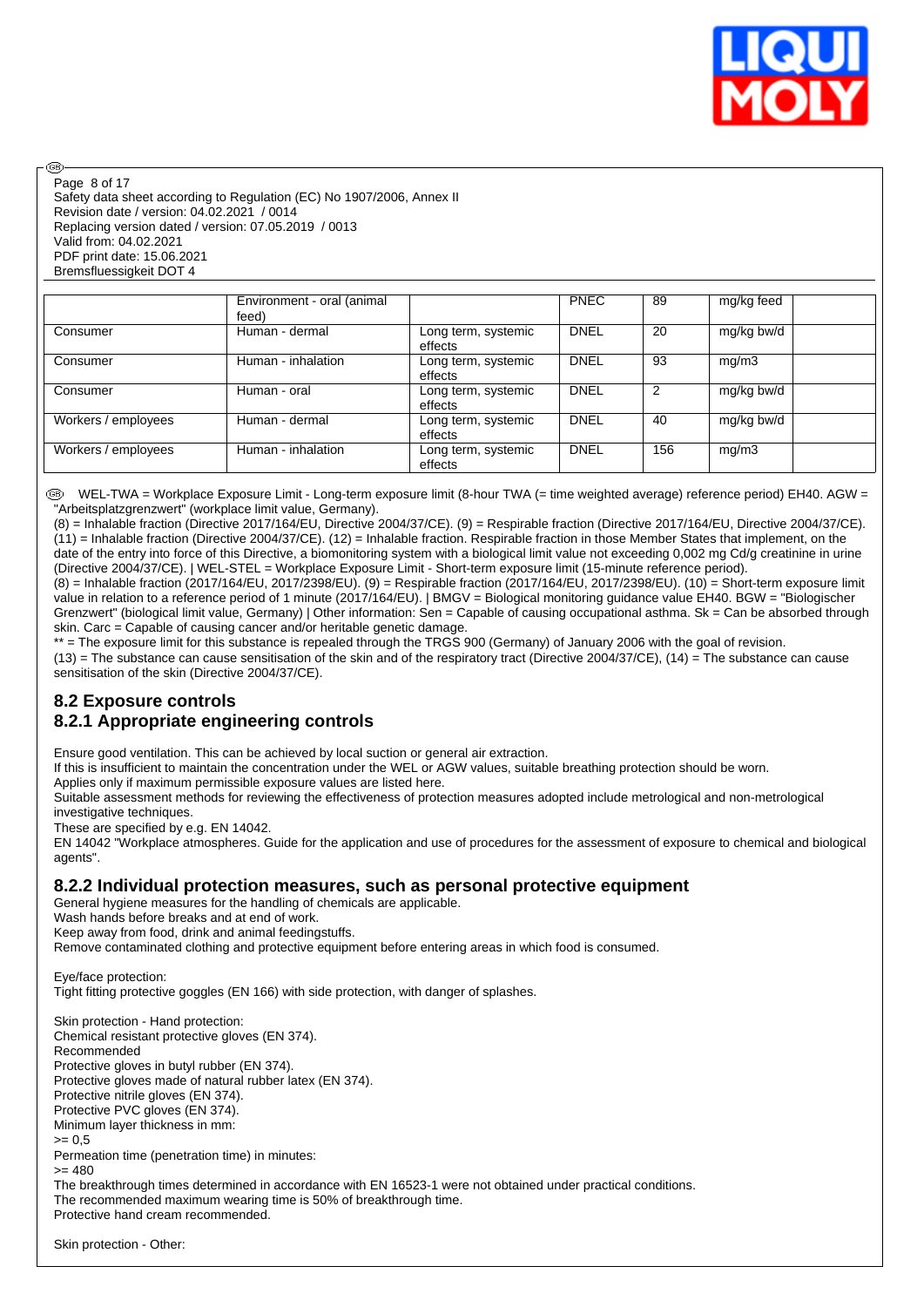

Safety data sheet according to Regulation (EC) No 1907/2006, Annex II Revision date / version: 04.02.2021 / 0014 Replacing version dated / version: 07.05.2019 / 0013 Valid from: 04.02.2021 PDF print date: 15.06.2021 Bremsfluessigkeit DOT 4 Page 9 of 17

Protective working garments (e.g. safety shoes EN ISO 20345, long-sleeved protective working garments).

Respiratory protection: Normally not necessary. If fumes build up, use suitable breathing mask. Filter A2 P2 (EN 14387), code colour brown, white Observe wearing time limitations for respiratory protection equipment.

Thermal hazards: Not applicable

**®** 

Additional information on hand protection - No tests have been performed.

In the case of mixtures, the selection has been made according to the knowledge available and the information about the contents. Selection of materials derived from glove manufacturer's indications.

Final selection of glove material must be made taking the breakthrough times, permeation rates and degradation into account. Selection of a suitable glove depends not only on the material but also on other quality characteristics and varies from manufacturer to manufacturer.

In the case of mixtures, the resistance of glove materials cannot be predicted and must therefore be tested before use. The exact breakthrough time of the glove material can be requested from the protective glove manufacturer and must be observed.

#### **8.2.3 Environmental exposure controls**

No information available at present.

#### **SECTION 9: Physical and chemical properties**

## **9.1 Information on basic physical and chemical properties**

Solvents content: Not determined

| Physical state:                          | Liquid                                                                  |
|------------------------------------------|-------------------------------------------------------------------------|
| Colour:                                  | Colourless, Amber, Clear                                                |
| Odour:                                   | Mild                                                                    |
| Odour threshold:                         | Not determined                                                          |
| pH-value:                                | 7-11,5 (SAE J 1703)                                                     |
| Melting point/freezing point:            | Not determined                                                          |
| Initial boiling point and boiling range: | >260 °C (SAE J 1703)                                                    |
| Flash point:                             | >100 °C (IP 35 (Pensky-Martens, open cup))                              |
| Evaporation rate:                        | Not determined                                                          |
| Flammability (solid, gas):               | Not determined                                                          |
| Lower explosive limit:                   | Not determined                                                          |
| Upper explosive limit:                   | Not determined                                                          |
| Vapour pressure:                         | $<$ 2 mbar (20 $\degree$ C)                                             |
| Vapour density (air $= 1$ ):             | n.a.                                                                    |
| Density:                                 | 1,02-1,07 g/ml (20°C, DIN 51757)                                        |
| Bulk density:                            | Not determined                                                          |
| Solubility(ies):                         | Ethanol                                                                 |
| Water solubility:                        | Mixable                                                                 |
| Partition coefficient (n-octanol/water): | <2 (OECD 117 (Partition Coefficient (n-octanol/water) - HPLC<br>method) |
| Auto-ignition temperature:               | >300 °C (ASTM D 286)                                                    |
| Decomposition temperature:               | $>300$ °C                                                               |
| Viscosity:                               | 5-10 cSt (20°C, ASTM D 445)                                             |
| Explosive properties:                    | Product is not explosive.                                               |
| Oxidising properties:                    | No                                                                      |
| 9.2 Other information                    |                                                                         |
| Miscibility:                             | Not determined                                                          |
| Fat solubility / solvent:                | Not determined                                                          |
| Conductivity:                            | Not determined                                                          |
| Surface tension:                         | Not determined                                                          |

# **SECTION 10: Stability and reactivity**

#### **10.1 Reactivity** The product has not been tested.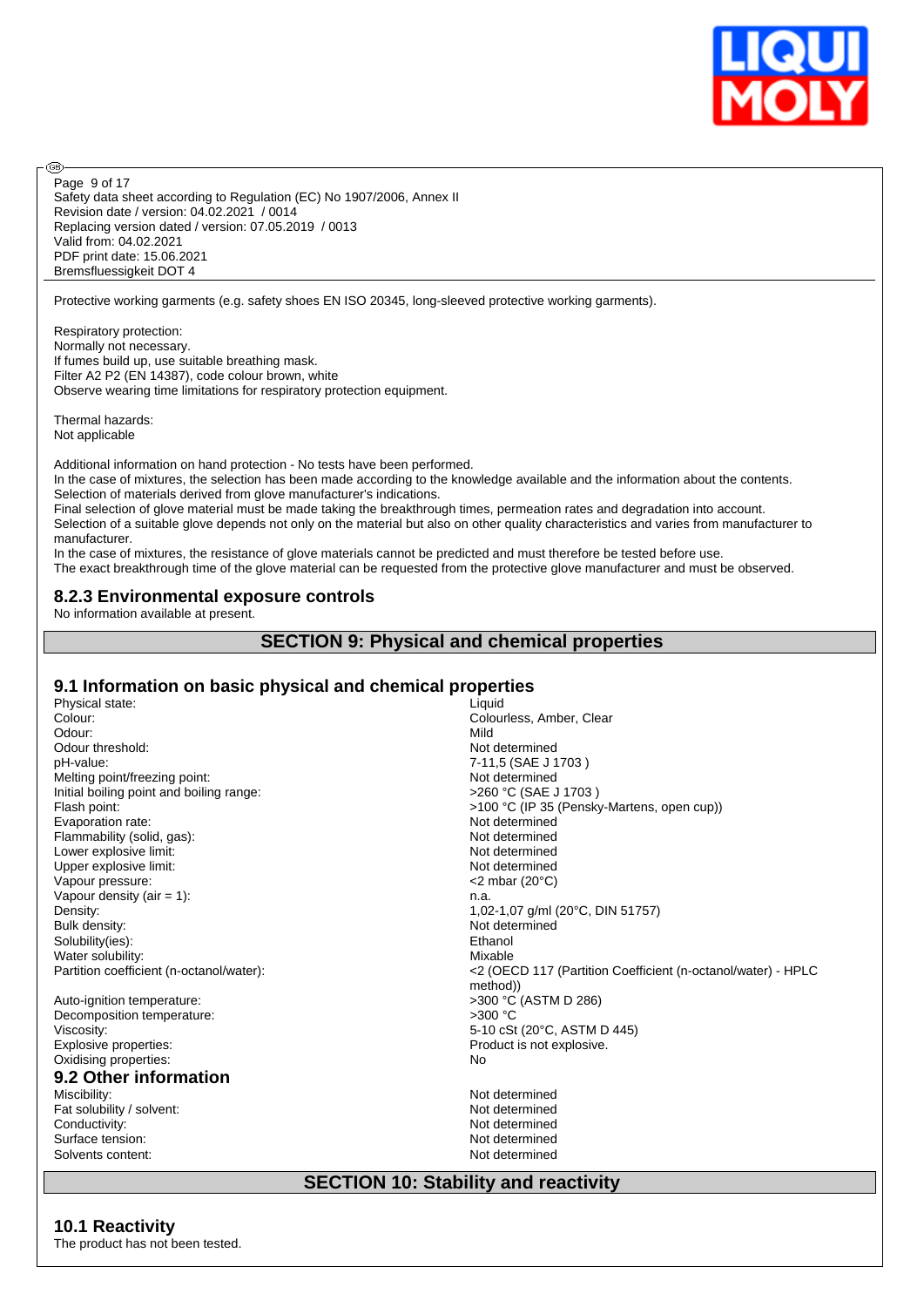

Page 10 of 17

®

Safety data sheet according to Regulation (EC) No 1907/2006, Annex II Revision date / version: 04.02.2021 / 0014 Replacing version dated / version: 07.05.2019 / 0013 Valid from: 04.02.2021 PDF print date: 15.06.2021 Bremsfluessigkeit DOT 4

## **10.2 Chemical stability**

Stable with proper storage and handling.

## **10.3 Possibility of hazardous reactions**

No dangerous reactions are known.

# **10.4 Conditions to avoid**

See also section 7. Strong heat Protect from humidity. Product is hygroscopic.

#### **10.5 Incompatible materials**

See also section 7. Avoid contact with strong oxidizing agents. Carefully avoid contamination of the product with foreign substances.

### **10.6 Hazardous decomposition products**

See also section 5.2

No decomposition when used as directed.

# **SECTION 11: Toxicological information**

#### **11.1 Information on toxicological effects**

Possibly more information on health effects, see Section 2.1 (classification).

| <b>Bremsfluessigkeit DOT 4</b>   |                 |        |       |          |                                                    |              |
|----------------------------------|-----------------|--------|-------|----------|----------------------------------------------------|--------------|
| <b>Toxicity / effect</b>         | <b>Endpoint</b> | Value  | Unit  | Organism | <b>Test method</b>                                 | <b>Notes</b> |
| Acute toxicity, by oral route:   | LD50            | > 5000 | mg/kg | Rat      |                                                    |              |
| Acute toxicity, by dermal route: | LD50            | > 3000 | mg/kg | Rabbit   |                                                    |              |
| Acute toxicity, by inhalation:   |                 |        |       |          |                                                    | n.d.a.       |
| Skin corrosion/irritation:       |                 |        |       |          | OECD 404 (Acute<br>Dermal<br>Irritation/Corrosion) | Not irritant |
| Serious eye damage/irritation:   |                 |        |       |          | OECD 405 (Acute Eye<br>Irritation/Corrosion)       | Eye Irrit. 2 |
| Respiratory or skin              |                 |        |       |          |                                                    | n.d.a.       |
| sensitisation:                   |                 |        |       |          |                                                    |              |
| Germ cell mutagenicity:          |                 |        |       |          |                                                    | n.d.a.       |
| Carcinogenicity:                 |                 |        |       |          |                                                    | n.d.a.       |
| Reproductive toxicity:           |                 |        |       |          |                                                    | n.d.a.       |
| Specific target organ toxicity - |                 |        |       |          |                                                    | n.d.a.       |
| single exposure (STOT-SE):       |                 |        |       |          |                                                    |              |
| Specific target organ toxicity - |                 |        |       |          |                                                    | n.d.a.       |
| repeated exposure (STOT-RE):     |                 |        |       |          |                                                    |              |
| Aspiration hazard:               |                 |        |       |          |                                                    | n.d.a.       |
| Symptoms:                        |                 |        |       |          |                                                    | n.d.a.       |

| 2-[2-(2-butoxyethoxy)ethoxy]ethanol |                 |            |       |          |                               |                 |  |  |
|-------------------------------------|-----------------|------------|-------|----------|-------------------------------|-----------------|--|--|
| <b>Toxicity / effect</b>            | <b>Endpoint</b> | Value      | Unit  | Organism | <b>Test method</b>            | <b>Notes</b>    |  |  |
| Acute toxicity, by oral route:      | LD50            | 5100-6616  | mg/kg | Rat      |                               |                 |  |  |
| Acute toxicity, by dermal route:    | LD50            | >2000-6540 | mg/kg | Rabbit   |                               |                 |  |  |
| Skin corrosion/irritation:          |                 |            |       |          |                               | Not irritant    |  |  |
| Serious eye damage/irritation:      |                 |            |       |          |                               | Eye Dam. 1      |  |  |
| Germ cell mutagenicity:             |                 |            |       |          | OECD 471 (Bacterial           | Negative        |  |  |
|                                     |                 |            |       |          | <b>Reverse Mutation Test)</b> |                 |  |  |
| Aspiration hazard:                  |                 |            |       |          |                               | <b>No</b>       |  |  |
| Symptoms:                           |                 |            |       |          |                               | cornea opacity, |  |  |
|                                     |                 |            |       |          |                               | mucous          |  |  |
|                                     |                 |            |       |          |                               | membrane        |  |  |
|                                     |                 |            |       |          |                               | irritation      |  |  |
|                                     |                 |            |       |          |                               |                 |  |  |
| Diethylene glycol                   |                 |            |       |          |                               |                 |  |  |
| <b>Toxicity / effect</b>            | <b>Endpoint</b> | Value      | Unit  | Organism | <b>Test method</b>            | <b>Notes</b>    |  |  |

Acute toxicity, by oral route: https://www.acute.com/en/acute.com/en/acute Human being Harmful Harmful Harmful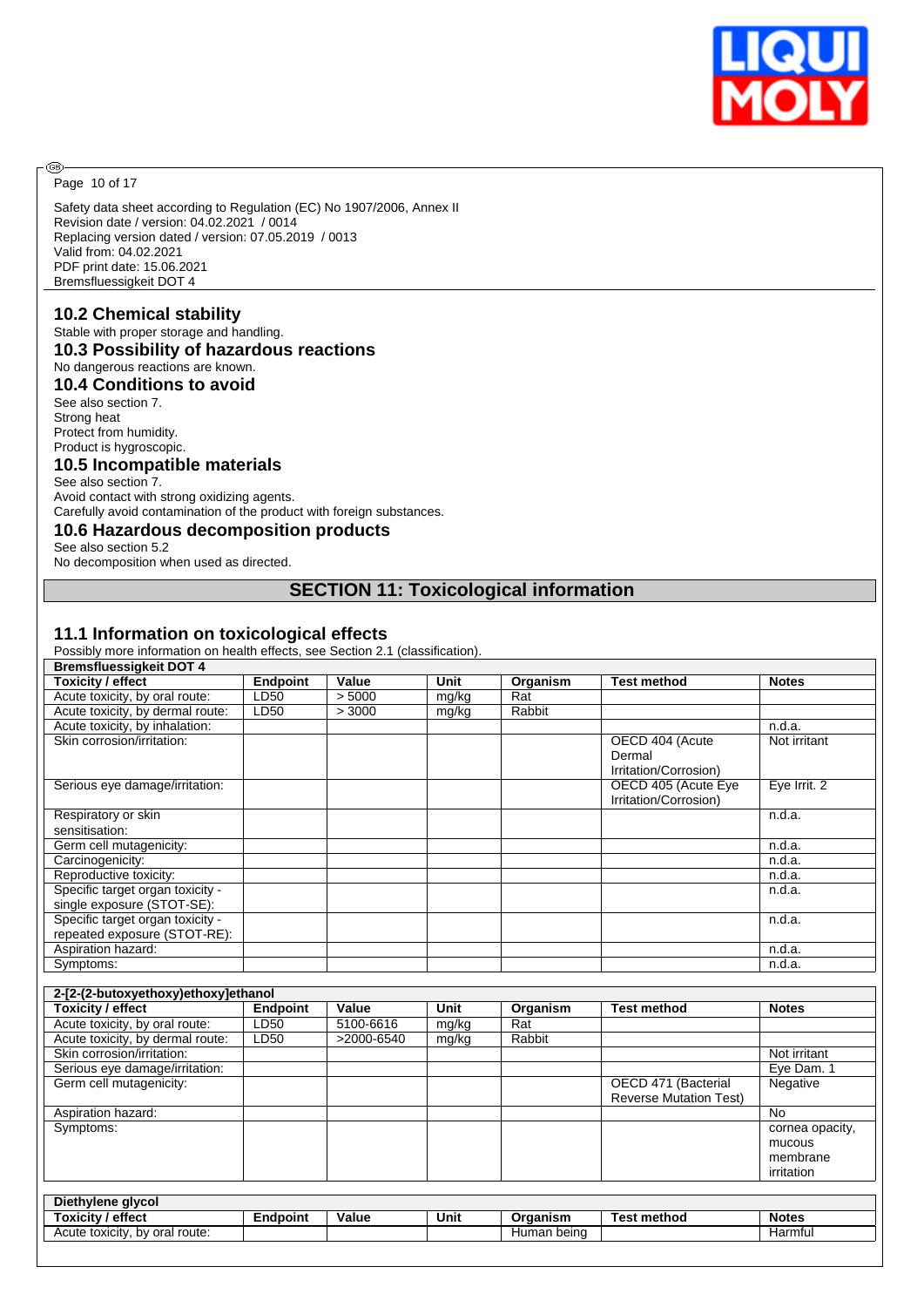

| Page 11 of 17<br>Safety data sheet according to Regulation (EC) No 1907/2006, Annex II<br>Revision date / version: 04.02.2021 / 0014<br>Replacing version dated / version: 07.05.2019 / 0013<br>Valid from: 04.02.2021<br>PDF print date: 15.06.2021<br>Bremsfluessigkeit DOT 4 |                                 |                        |                        |                          |                                                                                              |                                                                                                                                                                                                                                                                          |
|---------------------------------------------------------------------------------------------------------------------------------------------------------------------------------------------------------------------------------------------------------------------------------|---------------------------------|------------------------|------------------------|--------------------------|----------------------------------------------------------------------------------------------|--------------------------------------------------------------------------------------------------------------------------------------------------------------------------------------------------------------------------------------------------------------------------|
| Acute toxicity, by dermal route:                                                                                                                                                                                                                                                | LD <sub>50</sub>                | 13300                  | mg/kg                  | Rabbit                   |                                                                                              | Analogous<br>conclusion                                                                                                                                                                                                                                                  |
| Acute toxicity, by inhalation:                                                                                                                                                                                                                                                  | LC50                            | >4,6                   | mg/l/4h                | Rat                      |                                                                                              | Expert<br>judgement, Dust,<br>Mist                                                                                                                                                                                                                                       |
| Skin corrosion/irritation:                                                                                                                                                                                                                                                      |                                 |                        |                        | Rabbit                   | (Draize-Test)                                                                                | Not irritant                                                                                                                                                                                                                                                             |
| Serious eye damage/irritation:                                                                                                                                                                                                                                                  |                                 |                        |                        | Rabbit                   |                                                                                              | Not irritant                                                                                                                                                                                                                                                             |
| Respiratory or skin                                                                                                                                                                                                                                                             |                                 |                        |                        | Guinea pig               | Regulation (EC)                                                                              | No (skin contact)                                                                                                                                                                                                                                                        |
| sensitisation:                                                                                                                                                                                                                                                                  |                                 |                        |                        |                          | 440/2008 B.6 (SKIN<br>SENSITISATION)                                                         |                                                                                                                                                                                                                                                                          |
| Germ cell mutagenicity:                                                                                                                                                                                                                                                         |                                 |                        |                        | Mouse                    | OECD 474 (Mammalian<br>Erythrocyte<br>Micronucleus Test)                                     | Negative                                                                                                                                                                                                                                                                 |
| Germ cell mutagenicity:                                                                                                                                                                                                                                                         |                                 |                        |                        | Salmonella               | OECD 471 (Bacterial                                                                          | Negative                                                                                                                                                                                                                                                                 |
| Carcinogenicity:                                                                                                                                                                                                                                                                |                                 |                        |                        | typhimurium<br>Mouse     | <b>Reverse Mutation Test)</b>                                                                | Negative                                                                                                                                                                                                                                                                 |
| Reproductive toxicity:                                                                                                                                                                                                                                                          |                                 |                        |                        | Rabbit                   | OECD 414 (Prenatal<br><b>Developmental Toxicity</b>                                          | No indications of<br>such an effect.                                                                                                                                                                                                                                     |
| Symptoms:<br>Specific target organ toxicity -<br>repeated exposure (STOT-RE),<br>oral:<br>2-(2-butoxyethoxy) ethanol<br><b>Toxicity / effect</b><br>Acute toxicity, by oral route:<br>Acute toxicity, by oral route:                                                            | <b>Endpoint</b><br>LD50<br>LD50 | Value<br>>5000<br>2410 | Unit<br>mg/kg<br>mg/kg | Organism<br>Rat<br>Mouse | <b>Test method</b><br>OECD 401 (Acute Oral<br>Toxicity)<br>OECD 401 (Acute Oral<br>Toxicity) | acidosis,<br>breathing<br>difficulties.<br>unconsciousness<br>, diarrhoea,<br>coughing,<br>cramps, fatigue,<br>mucous<br>membrane<br>irritation,<br>dizziness,<br>nausea and<br>vomiting.,<br>trembling<br>Target organ(s):<br>kidneys<br><b>Notes</b><br>fasted animals |
| Acute toxicity, by dermal route:                                                                                                                                                                                                                                                | LD50                            | 2764                   | mg/kg                  | Rabbit                   | OECD 402 (Acute<br>Dermal Toxicity)                                                          |                                                                                                                                                                                                                                                                          |
| Skin corrosion/irritation:                                                                                                                                                                                                                                                      |                                 |                        |                        | Rabbit                   | OECD 404 (Acute<br>Dermal<br>Irritation/Corrosion)                                           | Not irritant                                                                                                                                                                                                                                                             |
| Serious eye damage/irritation:                                                                                                                                                                                                                                                  |                                 |                        |                        | Rabbit                   | OECD 405 (Acute Eye<br>Irritation/Corrosion)                                                 | Eye Irrit. 2                                                                                                                                                                                                                                                             |
| Respiratory or skin<br>sensitisation:                                                                                                                                                                                                                                           |                                 |                        |                        | Guinea pig               | OECD 406 (Skin<br>Sensitisation)                                                             | No (skin contact)                                                                                                                                                                                                                                                        |
| Germ cell mutagenicity:                                                                                                                                                                                                                                                         |                                 |                        |                        |                          | OECD 471 (Bacterial<br><b>Reverse Mutation Test)</b>                                         | Negative                                                                                                                                                                                                                                                                 |
| Germ cell mutagenicity:                                                                                                                                                                                                                                                         |                                 |                        |                        |                          | OECD 473 (In Vitro<br>Mammalian<br>Chromosome<br><b>Aberration Test)</b>                     | Negative                                                                                                                                                                                                                                                                 |
| Germ cell mutagenicity:                                                                                                                                                                                                                                                         |                                 |                        |                        |                          | OECD 475 (Mammalian<br><b>Bone Marrow</b><br>Chromosome<br><b>Aberration Test)</b>           | Negative                                                                                                                                                                                                                                                                 |

ര<br>ഭ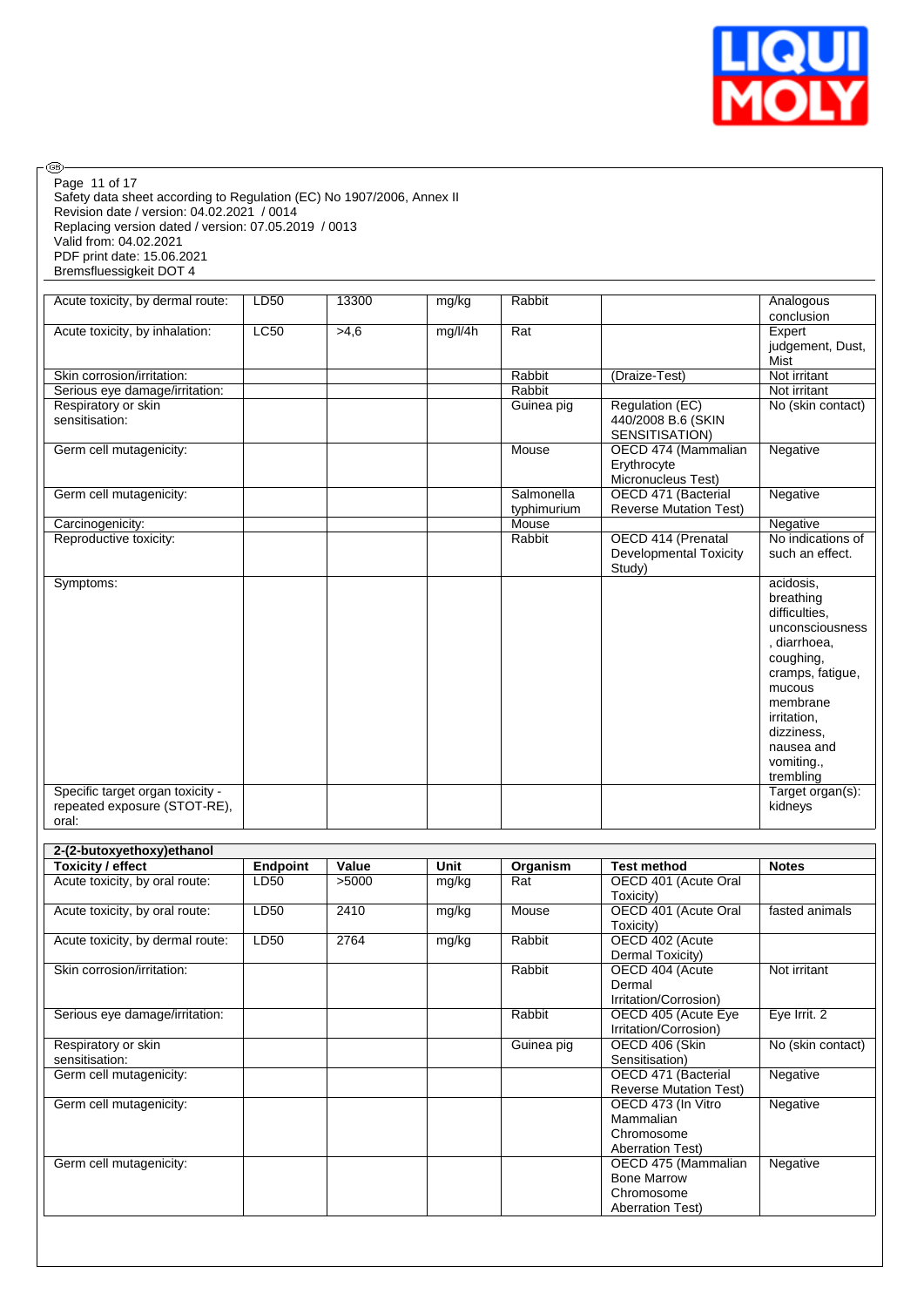

Safety data sheet according to Regulation (EC) No 1907/2006, Annex II Revision date / version: 04.02.2021 / 0014 Replacing version dated / version: 07.05.2019 / 0013 Valid from: 04.02.2021 PDF print date: 15.06.2021 Bremsfluessigkeit DOT 4 Page 12 of 17

 $\circledcirc$ 

| Germ cell mutagenicity:                                                       |              |       |       |     | OECD 476 (In Vitro<br>Mammalian Cell Gene<br><b>Mutation Test)</b> | Negative                                                                                                                                                         |
|-------------------------------------------------------------------------------|--------------|-------|-------|-----|--------------------------------------------------------------------|------------------------------------------------------------------------------------------------------------------------------------------------------------------|
| Reproductive toxicity:                                                        |              | 1000  | mg/kg | Rat | OECD 414 (Prenatal<br>Developmental Toxicity<br>Study)             | Negative,<br>Analogous<br>conclusion                                                                                                                             |
| Aspiration hazard:                                                            |              |       |       |     |                                                                    | <b>No</b>                                                                                                                                                        |
| Symptoms:                                                                     |              |       |       |     |                                                                    | breathing<br>difficulties.<br>respiratory<br>distress.<br>diarrhoea,<br>coughing,<br>mucous<br>membrane<br>irritation,<br>dizziness,<br>watering eyes,<br>nausea |
| Specific target organ toxicity -<br>repeated exposure (STOT-RE),<br>oral:     | <b>NOAEL</b> | 250   | mg/kg | Rat |                                                                    |                                                                                                                                                                  |
| Specific target organ toxicity -<br>repeated exposure (STOT-RE),<br>dermal:   | <b>NOAEL</b> | >2000 | mg/kg | Rat |                                                                    |                                                                                                                                                                  |
| Specific target organ toxicity -<br>repeated exposure (STOT-RE),<br>inhalat.: | <b>NOAEL</b> | 14    | ppm   | Rat |                                                                    | Vapours                                                                                                                                                          |

| 2-(2-methoxyethoxy)ethanol       |          |       |       |          |                      |                   |
|----------------------------------|----------|-------|-------|----------|----------------------|-------------------|
| Toxicity / effect                | Endpoint | Value | Unit  | Organism | <b>Test method</b>   | <b>Notes</b>      |
| Acute toxicity, by oral route:   | LD50     | 9210  | mg/kg | Rat      |                      |                   |
| Acute toxicity, by oral route:   | LD50     | 7128  | mg/kg | Mouse    | OECD 401 (Acute Oral | male              |
|                                  |          |       |       |          | Toxicity)            |                   |
| Acute toxicity, by dermal route: | LD50     | 9404  | mg/kg | Rabbit   | OECD 402 (Acute      | male              |
|                                  |          |       |       |          | Dermal Toxicity)     |                   |
| Acute toxicity, by dermal route: | LD50     | 6500  | mg/kg | Rabbit   |                      |                   |
| Symptoms:                        |          |       |       |          |                      | breathing         |
|                                  |          |       |       |          |                      | difficulties.     |
|                                  |          |       |       |          |                      | respiratory       |
|                                  |          |       |       |          |                      | distress.         |
|                                  |          |       |       |          |                      | heart/circulatory |
|                                  |          |       |       |          |                      | disorders.        |
|                                  |          |       |       |          |                      | coughing,         |
|                                  |          |       |       |          |                      | headaches,        |
|                                  |          |       |       |          |                      | gastrointestinal  |
|                                  |          |       |       |          |                      | disturbances,     |
|                                  |          |       |       |          |                      | mucous            |
|                                  |          |       |       |          |                      | membrane          |
|                                  |          |       |       |          |                      | irritation,       |
|                                  |          |       |       |          |                      | dizziness,        |
|                                  |          |       |       |          |                      | nausea            |

# **SECTION 12: Ecological information**

Possibly more information on environmental effects, see Section 2.1 (classification). **Bremsfluessigkeit DOT 4**

| <b>Toxicity / effect</b>   | <b>Endpoint</b> | Time | Value | Unit | Organism     | <b>Test method</b> | <b>Notes</b> |
|----------------------------|-----------------|------|-------|------|--------------|--------------------|--------------|
| 12.1. Toxicity to fish:    | LC50            | 96h  | >100  | mg/l | Oncorhynchus |                    |              |
|                            |                 |      |       |      | mykiss       |                    |              |
| 12.1. Toxicity to daphnia: |                 |      |       |      |              |                    | n.d.a.       |
| 12.1. Toxicity to algae:   |                 |      |       |      |              |                    | n.d.a.       |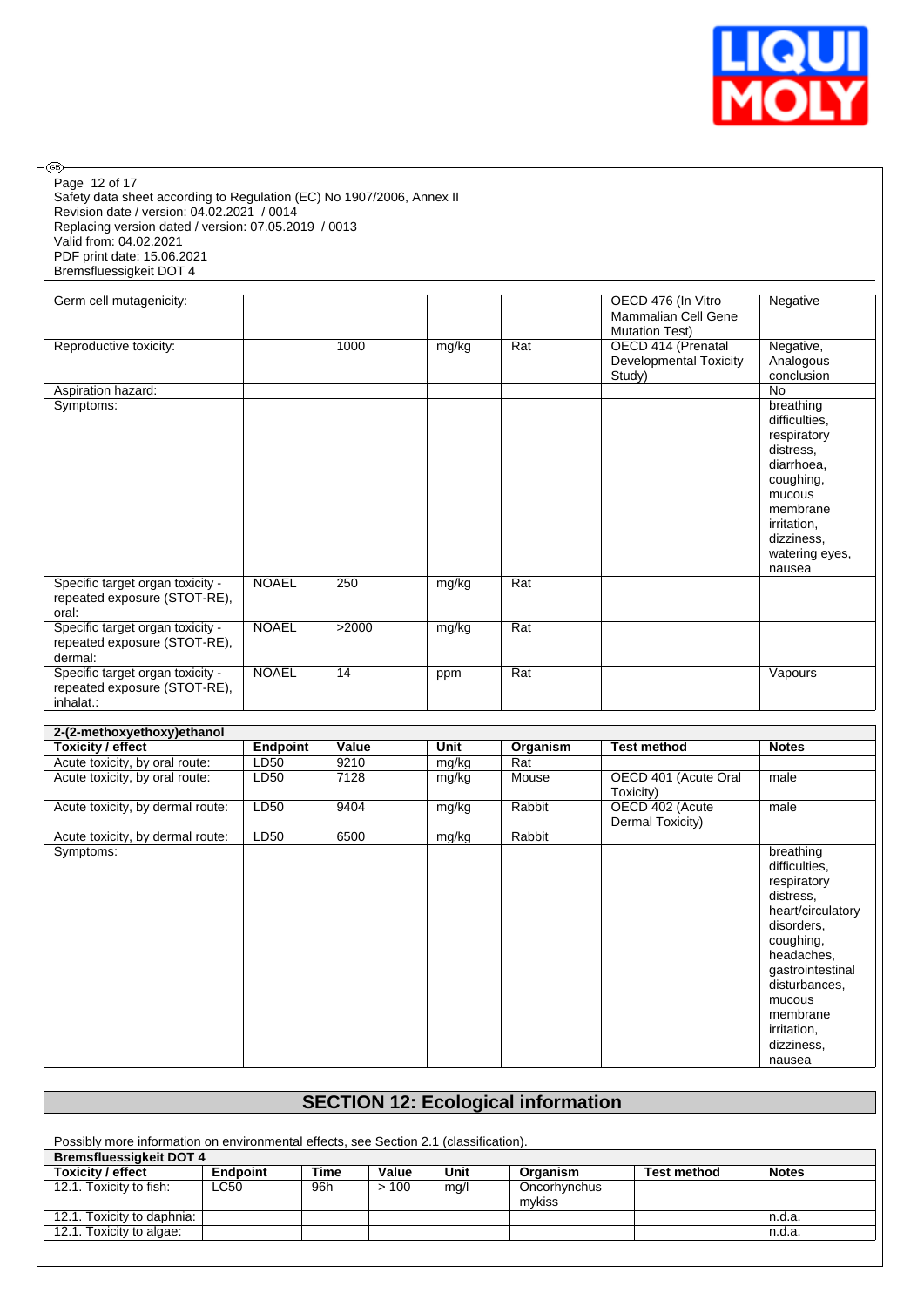

| Page 13 of 17<br>Safety data sheet according to Regulation (EC) No 1907/2006, Annex II<br>Revision date / version: 04.02.2021 / 0014<br>Replacing version dated / version: 07.05.2019 / 0013<br>Valid from: 04.02.2021<br>PDF print date: 15.06.2021 |                   |             |                  |                          |                                             |                                                                                         |                                                                   |
|------------------------------------------------------------------------------------------------------------------------------------------------------------------------------------------------------------------------------------------------------|-------------------|-------------|------------------|--------------------------|---------------------------------------------|-----------------------------------------------------------------------------------------|-------------------------------------------------------------------|
| Bremsfluessigkeit DOT 4                                                                                                                                                                                                                              |                   |             |                  |                          |                                             |                                                                                         |                                                                   |
| 12.2. Persistence and<br>degradability:                                                                                                                                                                                                              |                   | 21d         | 100              | %                        |                                             | <b>OECD 302 B</b><br>(Inherent)<br>Biodegradability -<br>Zahn-<br>Wellens/EMPA<br>Test) |                                                                   |
| 12.3. Bioaccumulative<br>potential:                                                                                                                                                                                                                  |                   |             |                  |                          |                                             |                                                                                         | Not accepted<br>owing to the<br>logP values of<br>the components. |
| 12.4. Mobility in soil:                                                                                                                                                                                                                              |                   |             |                  |                          |                                             |                                                                                         | n.d.a.                                                            |
| 12.5. Results of PBT                                                                                                                                                                                                                                 |                   |             |                  |                          |                                             |                                                                                         | n.d.a.                                                            |
| and vPvB assessment<br>12.6. Other adverse<br>effects:                                                                                                                                                                                               |                   |             |                  |                          |                                             |                                                                                         | n.d.a.                                                            |
| 2-[2-(2-butoxyethoxy)ethoxy]ethanol                                                                                                                                                                                                                  |                   |             |                  |                          |                                             |                                                                                         |                                                                   |
| <b>Toxicity / effect</b>                                                                                                                                                                                                                             | Endpoint          | <b>Time</b> | Value            | Unit                     | Organism                                    | <b>Test method</b>                                                                      | <b>Notes</b>                                                      |
| 12.5. Results of PBT<br>and vPvB assessment                                                                                                                                                                                                          |                   |             |                  |                          |                                             |                                                                                         | No PBT<br>substance, No<br>vPvB substance                         |
| 12.1. Toxicity to fish:                                                                                                                                                                                                                              | <b>LC50</b>       | 96h         | $1305 -$<br>4600 | mg/l                     | Leuciscus idus                              |                                                                                         |                                                                   |
| 12.1. Toxicity to fish:                                                                                                                                                                                                                              | LC50              | 96h         | $1350 -$<br>2400 | mg/l                     | Pimephales<br>promelas                      |                                                                                         |                                                                   |
| 12.1. Toxicity to daphnia:                                                                                                                                                                                                                           | <b>EC50</b>       | 48h         | $500 -$<br>2802  | mg/l                     | Daphnia magna                               |                                                                                         |                                                                   |
| 12.1. Toxicity to algae:                                                                                                                                                                                                                             | <b>EC50</b>       | 72h         | >500             | mg/l                     | Scenedesmus<br>subspicatus                  |                                                                                         |                                                                   |
| 12.2. Persistence and<br>degradability:                                                                                                                                                                                                              |                   | 14d         | $\overline{88}$  | $\overline{\frac{9}{6}}$ |                                             | <b>OECD 301 E</b><br>(Ready<br>Biodegradability -<br>Modified OECD<br>Screening Test)   |                                                                   |
| Diethylene glycol                                                                                                                                                                                                                                    |                   |             |                  |                          |                                             |                                                                                         |                                                                   |
| <b>Toxicity / effect</b>                                                                                                                                                                                                                             | Endpoint          | <b>Time</b> | Value            | Unit                     | Organism                                    | <b>Test method</b>                                                                      | <b>Notes</b>                                                      |
| 12.5. Results of PBT<br>and vPvB assessment                                                                                                                                                                                                          |                   |             |                  |                          |                                             |                                                                                         | No PBT<br>substance, No<br>vPvB substance                         |
| 12.1. Toxicity to fish:                                                                                                                                                                                                                              | LC50              | 96h         | 75200            | mg/l                     | Pimephales<br>promelas                      |                                                                                         |                                                                   |
| 12.1. Toxicity to fish:                                                                                                                                                                                                                              | LC50              | 96h         | >32000           | mg/l                     | Gambusia affinis                            |                                                                                         |                                                                   |
| 12.1. Toxicity to daphnia:<br>12.1. Toxicity to algae:                                                                                                                                                                                               | EC50<br>NOEC/NOEL | 24h<br>72h  | >10000<br>100    | mg/l<br>mg/l             | Daphnia magna<br>Scenedesmus<br>quadricauda | DIN 38412 T.11                                                                          | References                                                        |
| 12.2. Persistence and<br>degradability:                                                                                                                                                                                                              | $\overline{DOC}$  | 28d         | $90 - 100$       | $\overline{\frac{9}{6}}$ |                                             | <b>OECD 301 A</b><br>(Ready<br>Biodegradability -<br>DOC Die-Away<br>Test)              | Readily<br>biodegradable                                          |
| 12.3. Bioaccumulative<br>potential:                                                                                                                                                                                                                  | <b>BCF</b>        | 3d          | 100              |                          |                                             |                                                                                         |                                                                   |
| Toxicity to bacteria:                                                                                                                                                                                                                                | EC20              | 30min       | 1995             | mg/l                     | Pseudomonas<br>putida                       | ISO 8192                                                                                | References                                                        |
|                                                                                                                                                                                                                                                      |                   |             |                  |                          |                                             |                                                                                         |                                                                   |
| 2-(2-butoxyethoxy)ethanol<br><b>Toxicity / effect</b>                                                                                                                                                                                                | Endpoint          | <b>Time</b> | Value            | Unit                     | Organism                                    | <b>Test method</b>                                                                      | <b>Notes</b>                                                      |
| 12.1. Toxicity to daphnia:                                                                                                                                                                                                                           | NOEC/NOEL         | 48h         | $>=100$          | mg/l                     | Daphnia magna                               | <b>OECD 202</b>                                                                         |                                                                   |
|                                                                                                                                                                                                                                                      |                   |             |                  |                          |                                             | (Daphnia sp.<br>Acute<br>Immobilisation                                                 |                                                                   |

œ

Test)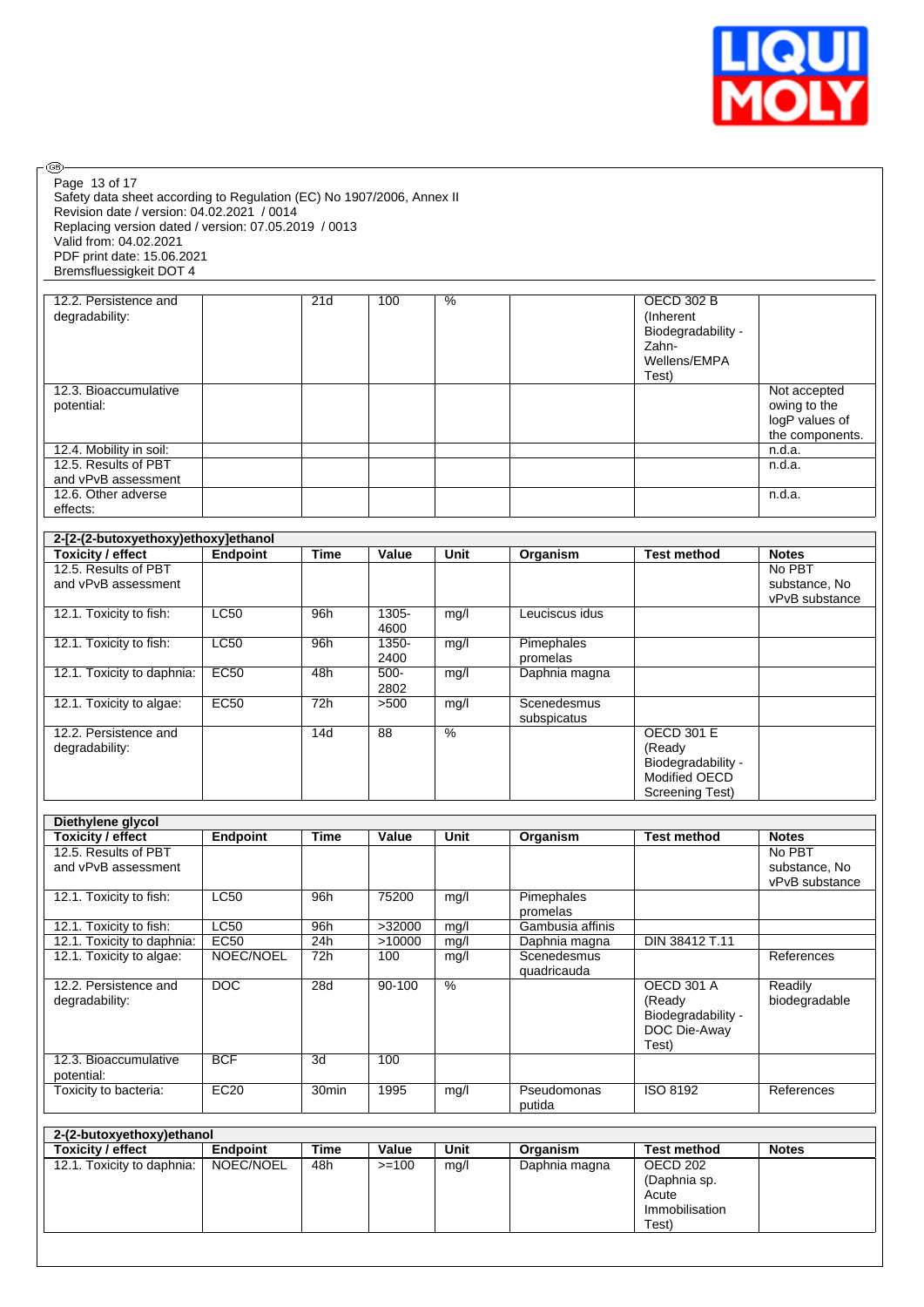

Safety data sheet according to Regulation (EC) No 1907/2006, Annex II Revision date / version: 04.02.2021 / 0014 Replacing version dated / version: 07.05.2019 / 0013 Valid from: 04.02.2021 PDF print date: 15.06.2021 Bremsfluessigkeit DOT 4 Page 14 of 17

 $\circledcirc$ 

| 12.1. Toxicity to fish:                     | LC50      | 96h   | 1300            | mg/l                     | Lepomis<br>macrochirus     | OECD 203 (Fish,<br><b>Acute Toxicity</b><br>Test)                                                                        |                                                                                                                         |
|---------------------------------------------|-----------|-------|-----------------|--------------------------|----------------------------|--------------------------------------------------------------------------------------------------------------------------|-------------------------------------------------------------------------------------------------------------------------|
| 12.1. Toxicity to daphnia:                  | EC50      | 48h   | $>100$          | mg/l                     | Daphnia magna              | <b>OECD 202</b><br>(Daphnia sp.<br>Acute<br>Immobilisation<br>Test)                                                      |                                                                                                                         |
| 12.1. Toxicity to algae:                    | NOEC/NOEL | 96h   | $>100$          | mg/l                     | Desmodesmus<br>subspicatus | OECD 201 (Alga,<br>Growth Inhibition<br>Test)                                                                            |                                                                                                                         |
| 12.2. Persistence and<br>degradability:     |           | 28d   | $\overline{76}$ | $\overline{\frac{9}{6}}$ |                            | <b>OECD 301 D</b><br>(Ready<br>Biodegradability -<br>Closed Bottle Test)                                                 |                                                                                                                         |
| 12.2. Persistence and<br>degradability:     |           | 28d   | 100             | $\frac{0}{6}$            | activated sludge           | <b>OECD 302 B</b><br>(Inherent<br>Biodegradability -<br>Zahn-<br>Wellens/EMPA<br>Test)                                   | Readily<br>biodegradable                                                                                                |
| 12.3. Bioaccumulative<br>potential:         | Log Pow   |       | $\mathbf{1}$    |                          |                            | <b>OECD 117</b><br>(Partition<br>Coefficient (n-<br>octanol/water) -<br>HPLC method)                                     | Slight                                                                                                                  |
| 12.5. Results of PBT<br>and vPvB assessment |           |       |                 |                          |                            |                                                                                                                          | No PBT<br>substance, No<br>vPvB substance                                                                               |
| Toxicity to bacteria:                       | EC10      | 30min | >1995           | mg/l                     | activated sludge           | <b>OECD 209</b><br>(Activated Sludge,<br>Respiration<br><b>Inhibition Test</b><br>(Carbon and<br>Ammonium<br>Oxidation)) |                                                                                                                         |
| Other information:                          |           |       |                 |                          |                            |                                                                                                                          | Does not contain<br>any organically<br>bound halogens<br>which can<br>contribute to the<br>AOX value in<br>waste water. |

| 2-(2-methoxyethoxy) ethanol |                 |      |       |      |                    |                           |              |
|-----------------------------|-----------------|------|-------|------|--------------------|---------------------------|--------------|
| Toxicity / effect           | <b>Endpoint</b> | Time | Value | Unit | Organism           | <b>Test method</b>        | <b>Notes</b> |
| 12.1. Toxicity to daphnia:  | EC50            | 48h  | 1192  | mg/l | Daphnia magna      |                           |              |
| 12.2. Persistence and       |                 | 28d  | 100   | $\%$ |                    | <b>OECD 301 B</b>         |              |
| degradability:              |                 |      |       |      |                    | (Ready                    |              |
|                             |                 |      |       |      |                    | Biodegradability -        |              |
|                             |                 |      |       |      |                    | Co <sub>2</sub> Evolution |              |
|                             |                 |      |       |      |                    | Test)                     |              |
| 12.1. Toxicity to fish:     | <b>LC50</b>     | 24h  | >5000 | mq/l | Leuciscus idus     |                           |              |
| 12.1. Toxicity to algae:    | EC50            | 72h  | >500  | mq/l | Scenedesmus        |                           |              |
|                             |                 |      |       |      | subspicatus        |                           |              |
| 12.1. Toxicity to algae:    | EC50            | 96h  | >1000 | mq/l | Pseudokirchneriell | OECD 201 (Alga,           |              |
|                             |                 |      |       |      | a subcapitata      | Growth Inhibition         |              |
|                             |                 |      |       |      |                    | Test)                     |              |

# **SECTION 13: Disposal considerations**

## **13.1 Waste treatment methods**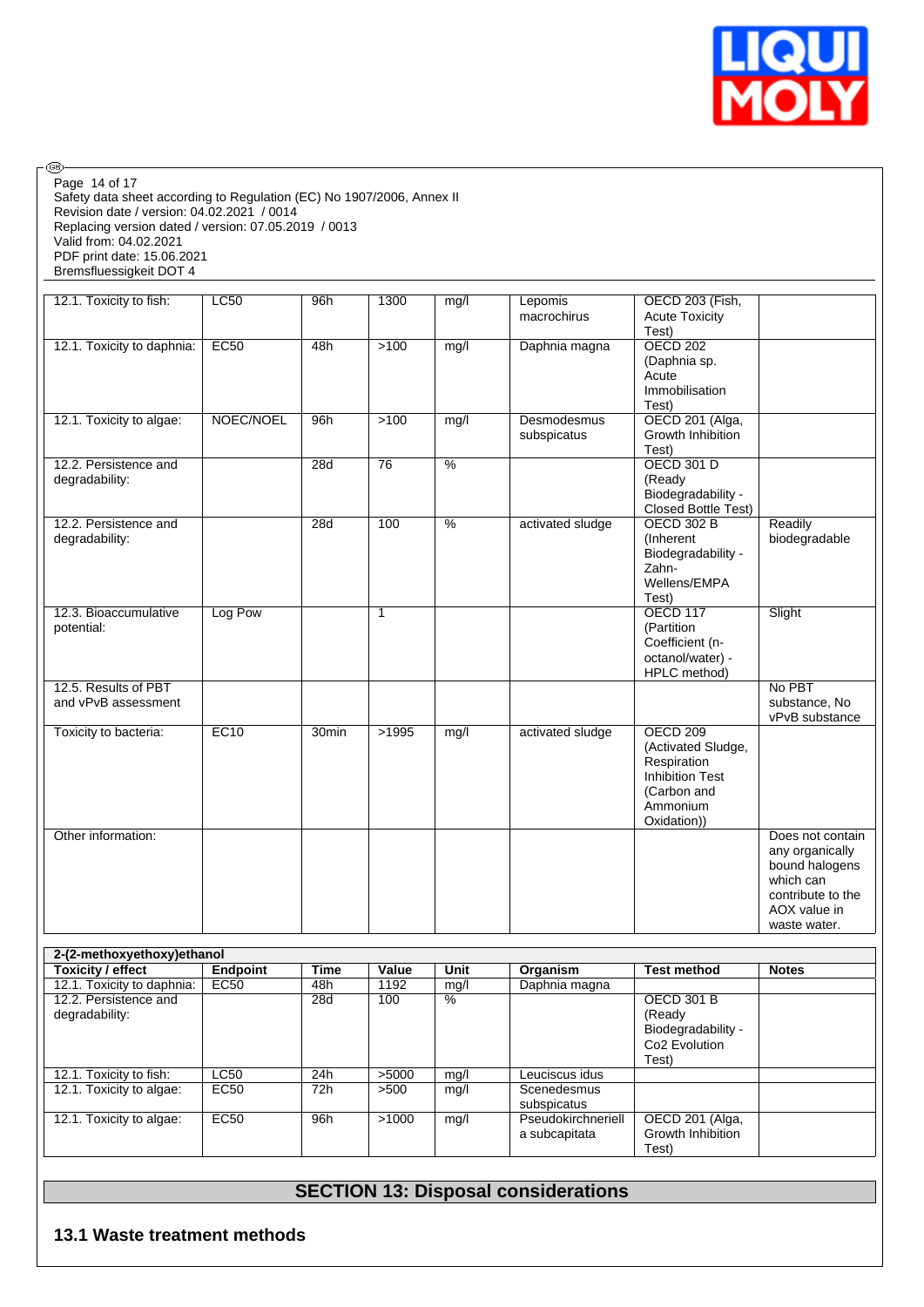

Page 15 of 17

@

Safety data sheet according to Regulation (EC) No 1907/2006, Annex II Revision date / version: 04.02.2021 / 0014 Replacing version dated / version: 07.05.2019 / 0013 Valid from: 04.02.2021 PDF print date: 15.06.2021 Bremsfluessigkeit DOT 4

# **For the substance / mixture / residual amounts**

EC disposal code no.: The waste codes are recommendations based on the scheduled use of this product. Owing to the user's specific conditions for use and disposal, other waste codes may be allocated under certain circumstances. (2014/955/EU) 16 01 13 brake fluids Recommendation: Sewage disposal shall be discouraged. Pay attention to local and national official regulations. E.g. dispose at suitable refuse site. E.g. suitable incineration plant.

# **For contaminated packing material**

Pay attention to local and national official regulations.

Empty container completely.

Uncontaminated packaging can be recycled.

Dispose of packaging that cannot be cleaned in the same manner as the substance.

# **SECTION 14: Transport information**

#### **General statements**

| 14.1. UN number:                    | n.a.           |
|-------------------------------------|----------------|
| Transport by road/by rail (ADR/RID) |                |
| 14.2. UN proper shipping name:      |                |
| 14.3. Transport hazard class(es):   | n.a.           |
| 14.4. Packing group:                | n.a.           |
| Classification code:                | n.a.           |
| LQ:                                 | n.a.           |
| 14.5. Environmental hazards:        | Not applicable |
| Tunnel restriction code:            |                |
| Transport by sea (IMDG-code)        |                |
| 14.2. UN proper shipping name:      |                |
| 14.3. Transport hazard class(es):   | n.a.           |
| 14.4. Packing group:                | n.a.           |
| Marine Pollutant:                   | n.a            |
| 14.5. Environmental hazards:        | Not applicable |
| <b>Transport by air (IATA)</b>      |                |
| 14.2. UN proper shipping name:      |                |
| 14.3. Transport hazard class(es):   | n.a.           |
| 14.4. Packing group:                | n.a.           |
| 14.5. Environmental hazards:        | Not applicable |
| 14 6 Special procautions for user   |                |

**14.6. Special precautions for user**

Unless specified otherwise, general measures for safe transport must be followed.

**14.7. Transport in bulk according to Annex II of MARPOL and the IBC Code**

Non-dangerous material according to Transport Regulations.

**SECTION 15: Regulatory information**

#### **15.1 Safety, health and environmental regulations/legislation specific for the substance or mixture**

Observe restrictions:

Comply with national regulations/laws governing maternity protection (national implementation of the Directive 92/85/EEC)! Regulation (EC) No 1907/2006, Annex XVII 2-(2-butoxyethoxy)ethanol 2-(2-methoxyethoxy)ethanol This product is regulated by Regulation (EU) 2019/1148. All suspicious transactions, and significant disappearances and thefts should be reported to the relevant national contact point. For exceptions see Regulation (EU) 2019/1148 and guidelines for the implementation of Regulation (EU) 2019/1148. Comply with trade association/occupational health regulations.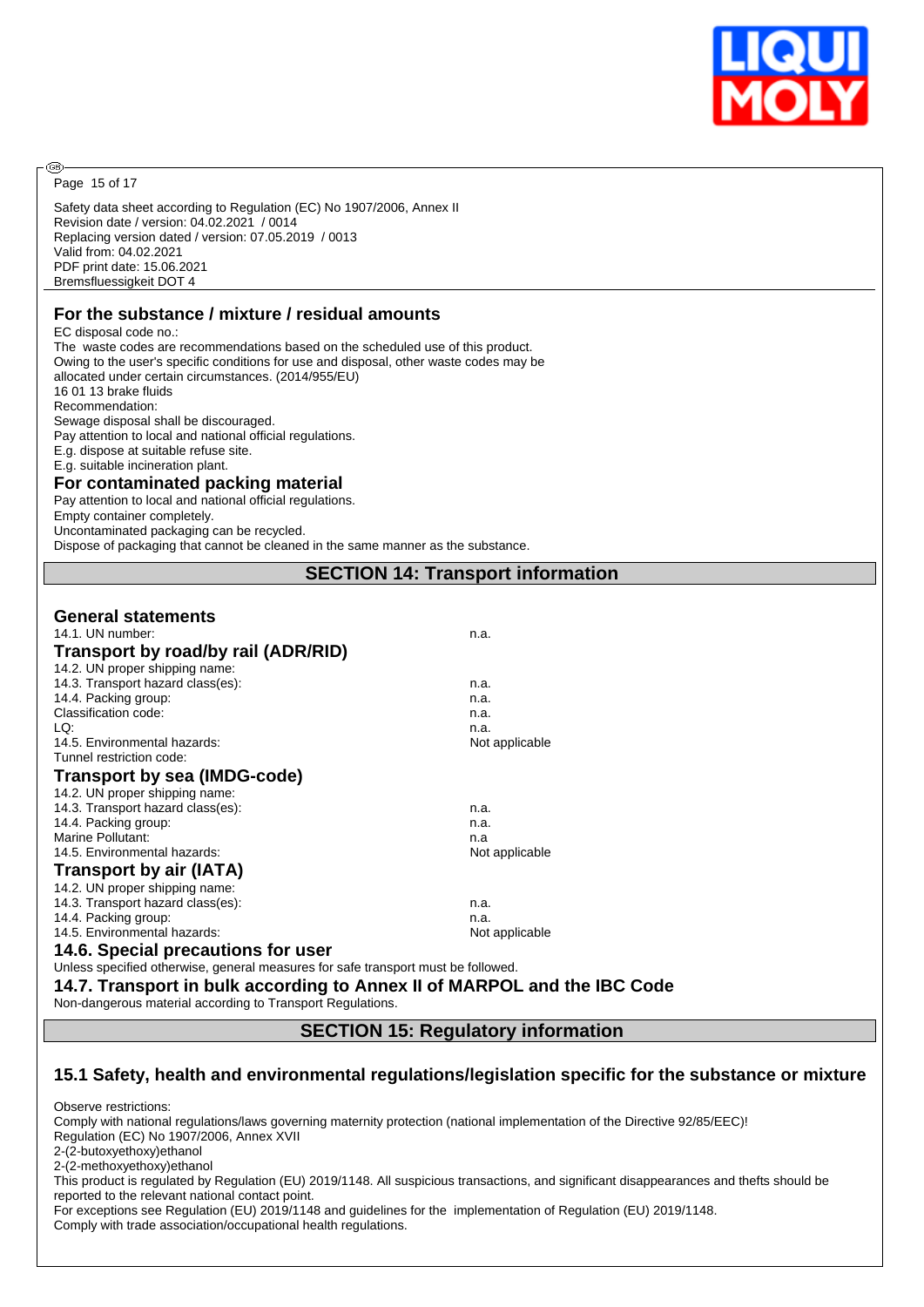

Safety data sheet according to Regulation (EC) No 1907/2006, Annex II Revision date / version: 04.02.2021 / 0014 Replacing version dated / version: 07.05.2019 / 0013 Valid from: 04.02.2021 Page 16 of 17

PDF print date: 15.06.2021 Bremsfluessigkeit DOT 4

Directive 2010/75/EU (VOC): 0,35 %

# **15.2 Chemical safety assessment**

A chemical safety assessment is not provided for mixtures.

### **SECTION 16: Other information**

Revised sections: 15

രി

These details refer to the product as it is delivered. Employee instruction/training in handling hazardous materials is required.

# **Classification and processes used to derive the classification of the mixture in accordance with the ordinance (EG) 1272/2008 (CLP):**

| <b>Classification in accordance with regulation</b><br>(EC) No. 1272/2008 (CLP) | <b>Evaluation method used</b>                   |
|---------------------------------------------------------------------------------|-------------------------------------------------|
| Eye Irrit. 2, H319                                                              | Classification based on toxicological analyses. |

The following phrases represent the posted Hazard Class and Risk Category Code (GHS/CLP) of the product and the constituents (specified in Section 2 and 3).

H361d Suspected of damaging the unborn child.

H373 May cause damage to organs through prolonged or repeated exposure if swallowed.

H302 Harmful if swallowed.

H318 Causes serious eye damage. H319 Causes serious eye irritation.

Eye Irrit. — Eye irritation Eye Dam. — Serious eye damage Acute Tox. — Acute toxicity - oral STOT RE — Specific target organ toxicity - repeated exposure Repr. — Reproductive toxicity

#### **Any abbreviations and acronyms used in this document:**

acc., acc. to according, according to ADR Accord européen relatif au transport international des marchandises Dangereuses par Route (= European Agreement concerning the International Carriage of Dangerous Goods by Road) AOX Adsorbable organic halogen compounds approx. approximately Art., Art. no. Article number ASTM ASTM International (American Society for Testing and Materials) ATE Acute Toxicity Estimate BAM Bundesanstalt für Materialforschung und -prüfung (Federal Institute for Materials Research and Testing, Germany) BAuA Bundesanstalt für Arbeitsschutz und Arbeitsmedizin (= Federal Institute for Occupational Health and Safety, Germany) BSEF The International Bromine Council bw body weight CAS Chemical Abstracts Service CLP Classification, Labelling and Packaging (REGULATION (EC) No 1272/2008 on classification, labelling and packaging of substances and mixtures) CMR carcinogenic, mutagenic, reproductive toxic DMEL Derived Minimum Effect Level DNEL Derived No Effect Level dw dry weight e.g. for example (abbreviation of Latin 'exempli gratia'), for instance EC European Community ECHA European Chemicals Agency EEC European Economic Community<br>EINECS European Inventory of EINECS European Inventory of Existing Commercial Chemical Substances<br>FLINCS European List of Notified Chemical Substances European List of Notified Chemical Substances EN European Norms